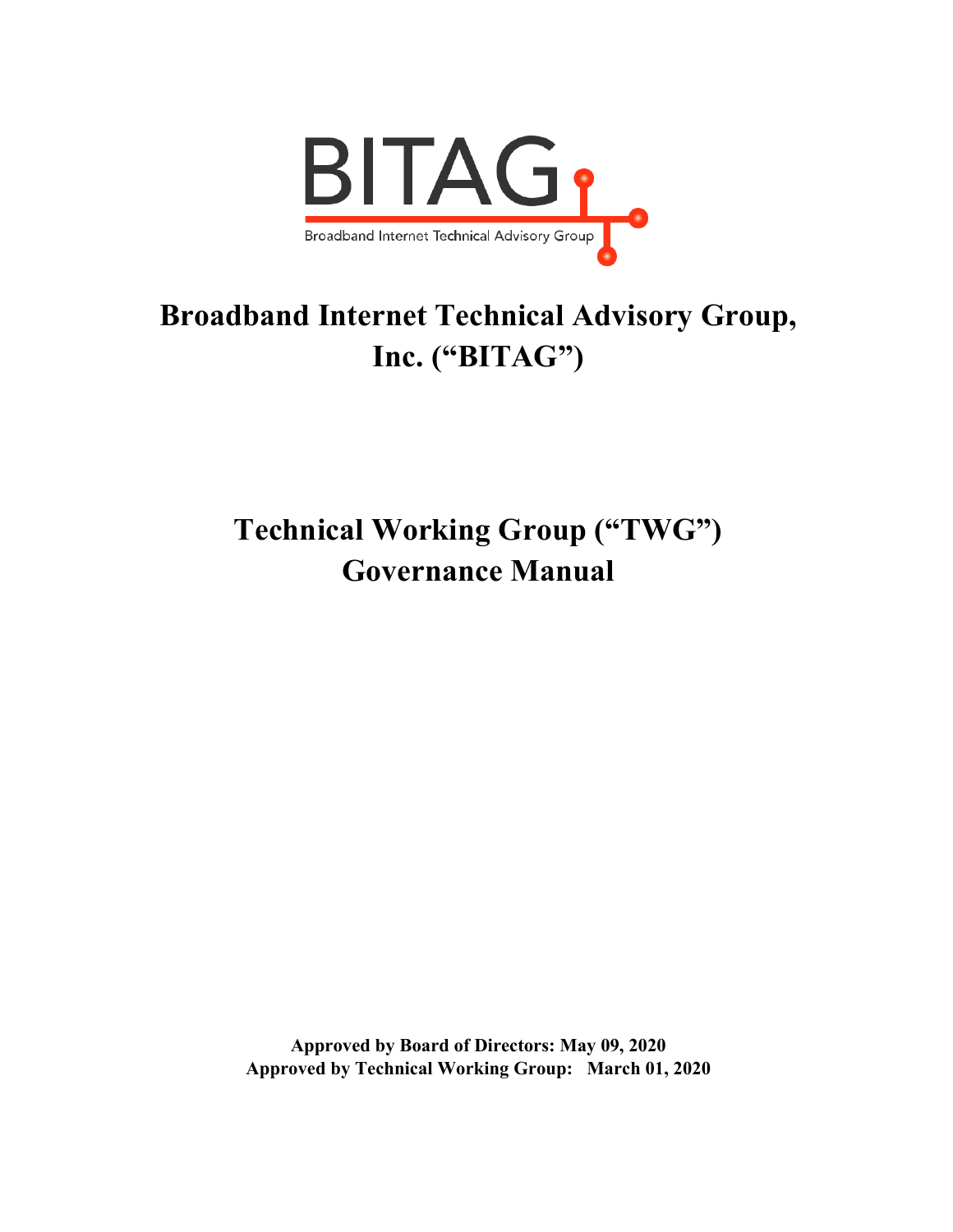# **Table of Contents**

| 7. |  |  |  |
|----|--|--|--|
| 8. |  |  |  |
|    |  |  |  |
|    |  |  |  |
|    |  |  |  |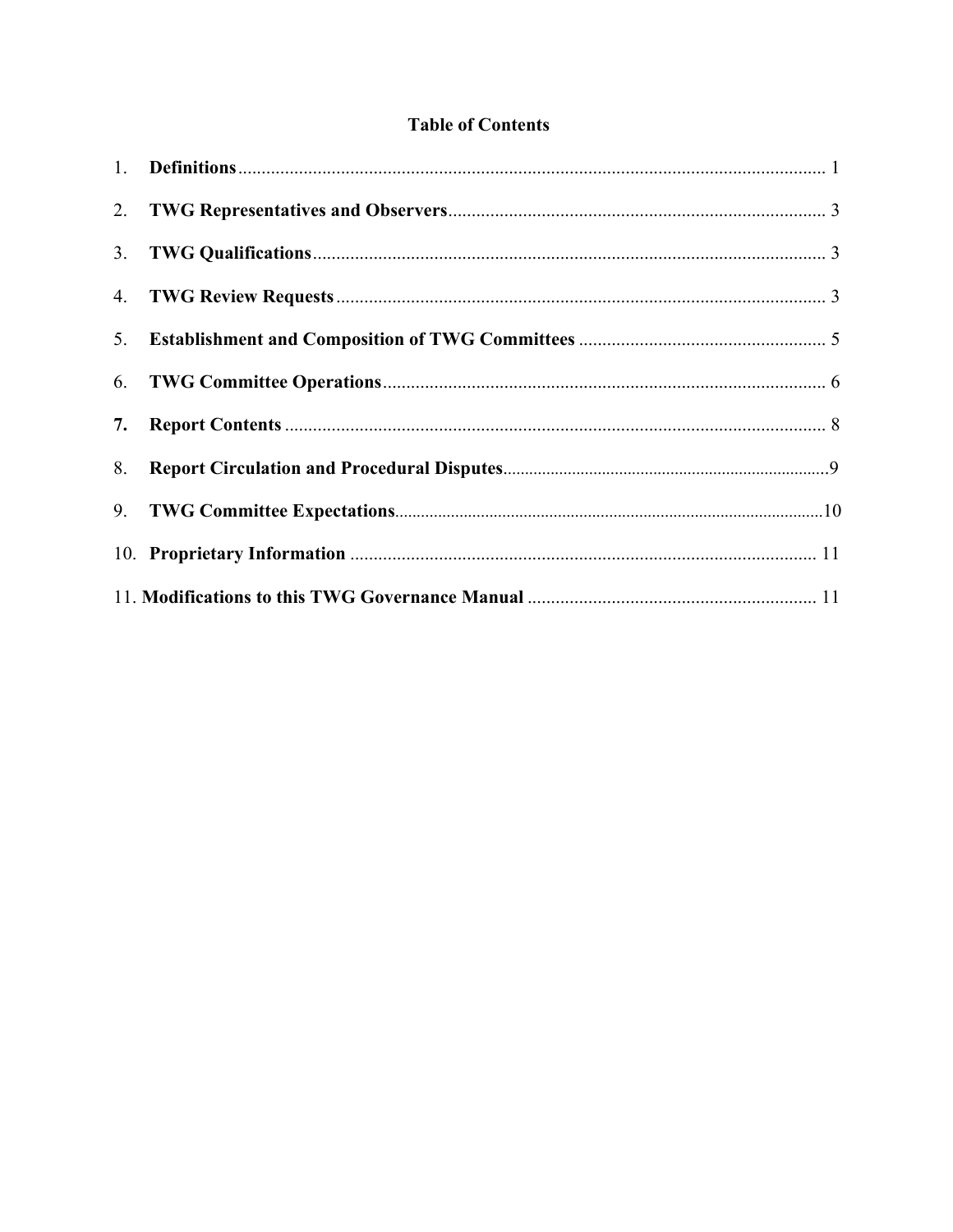#### 1. **Definitions**

Capitalized terms not defined in this TWG Governance Manual shall have the meanings set forth in BITAG's Bylaws. When used in this Governance Manual, unless the context otherwise requires, the term:

(a) "*Chair*" means the chair of a TWG Committee, which shall either be the Executive Director or his or her designee. The designee can be a BITAG employee or contractor or an Expert that does not have a material interest in the proceedings of the applicable TWG Committee.

(b) *"Expert"* means any person, whether an employee of a Participating Member or not, who meets the technical requirements and other requirements set forth in Section 3 of the TWG Governance Manual and Section 7.3 of BITAG's Bylaws. For example and without limitation, Experts may include academics, technical specialists from companies (whether or not such companies are Participating Members), and technical experts from civil society.

(c) "*Fee Schedule*" means the schedule of Filing Fees set forth in Schedule A, as the same may be modified from time to time by the Board.

(d) "*Filing Fees*" means, collectively, the Member Filing Fees and Non-Member Filing Fees.

(e) "*Governance Manual*" means this Technical Working Group Governance Manual, as amended, modified and restated from time to time in accordance with Section 11.

(f) "*Informational Report*" means a Report in which the Majority Opinion has received the support of less than 66% of the TWG Committee Members, based on a vote calculated in accordance with Section 6(e).

(g) "*Intellectual Rights Policy*" means the Intellectual Rights Policy of BITAG, Version 1.0, adopted by the Board on June 23, 2011, as the same may be modified, amended, or restated from time to time.

(h) "*Majority Opinion*" means the technical opinion in a Report that is supported by a majority of the TWG Committee Members, based on a vote calculated in accordance with Section  $6(e)$ .

(i) "*Member Filing Fee*" means the filing fee that Participating Members or Observing Members must pay in conjunction with submitting a Review Request, which is outlined in the Fee Schedule.

(j) *"Minority Opinion"* means the technical opinion in a Report that is supported by at least one of the TWG Committee Members, based on the procedures outlined in Sections 6(cd).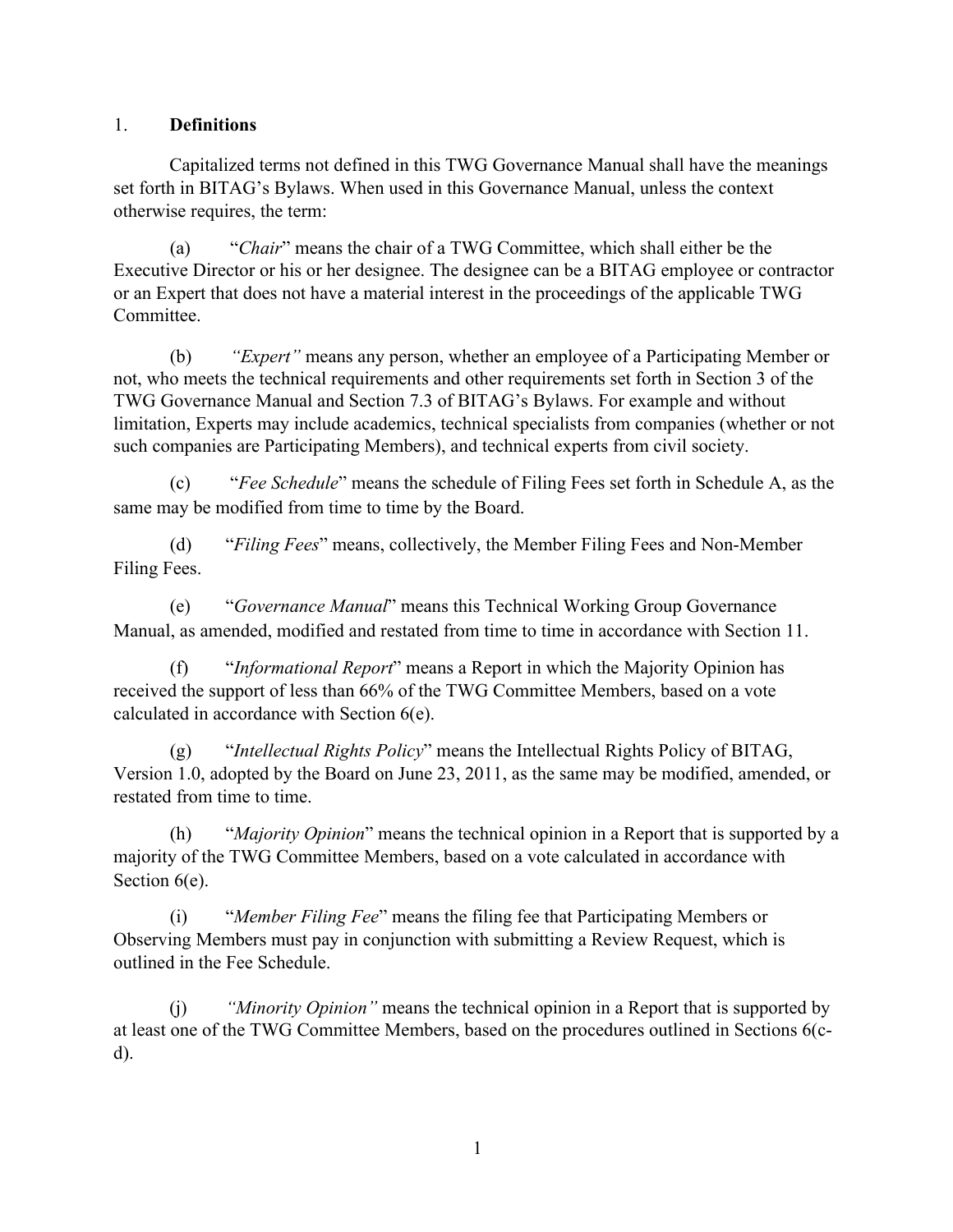(k) "*Near-Uniform Agreement*" means that the Majority Opinion either: (i) has received the approval of ninety percent (90%) or more but less than one hundred percent (100%) of the TWG Committee Members, based on a vote calculated in accordance with Section  $6(e)$ , if any TWG Committee Member requests a vote in accordance with Section 6(c), or (ii) has been deemed by the Chair to have achieved "Near-Uniform Agreement" if he or she reasonably believes that the primary technical opinion expressed in the Report has received general agreement among the TWG Committee Members with no sustained opposition by material and significant interests on the TWG Committee and no TWG Committee Member requests a vote in accordance with Section 6(d).

(l) "*Near-Uniform Agreement Report*" means a Report in which Near-Uniform Agreement has been achieved.

(m) "*Non-Member Filing Fee*" means the filing fee that non-Members must pay in conjunction with submitting a Review Request, which is outlined in the Fee Schedule.

(n) "*Report*" means a report generated by a TWG Committee which analyzes the technical issue(s) underlying a Review Request referred to the TWG Committee. The minimum contents of the Report are set forth in Section 7.

(o) "*Review Request*" means a review request application submitted by a Member or non-Member, including a governmental agency, requesting review of technical issue germane to the TWG, the form review request application is attached hereto as Schedule B, as the same may be amended or modified from time to time.

(p) "*Significant Agreement Report*" means a Report in which the majority position on the technical issues subject to the Review Request has received the approval of 66% or more but less than 90% of the TWG Committee Members, based on a vote calculated in accordance with Section  $6(e)$ .

(q) *"Staff*" means the staff and officers of the BITAG, including its Executive Director.

(r) "*TWG*" means the Technical Working Group, a technical working group of BITAG established pursuant to the Bylaws, which shall be governed by the Bylaws, this Governance Manual and other operating procedures adopted by the TWG from time to time.

(s) "*TWG Designee*" means an individual, including an Expert, that has been designated by a TWG Representative as his or her designee for purposes of serving on a TWG Committee. All TWG Designees must meet the technical requirements for Experts set forth in Section 3 of the TWG Governance Manual and Section 7.3 of the Bylaws.

(t) "*TWG Observer*" means an individual that is listed as an observer of the TWG or any TWG Committee thereto as set forth in the Bylaws.

(u) "*TWG Committee*" means a Committee of the TWG which shall be responsible for evaluating Review Requests.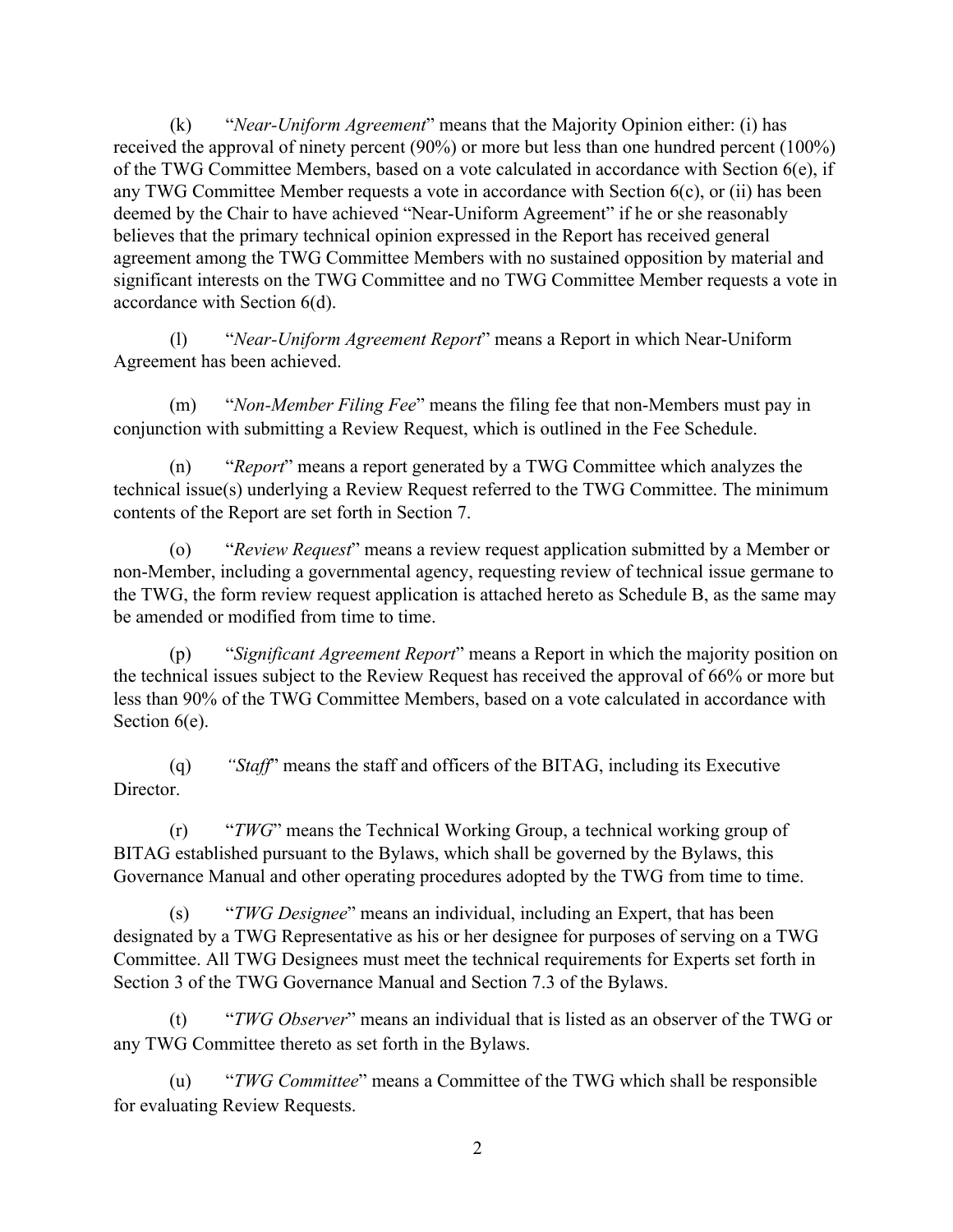(v) "*TWG Committee Member*" means a TWG Representative, TWG Designee, or Expert that has joined a TWG Committee in accordance with Section 5(b).

(w) *"Uniform Agreement"* means that the Majority Opinion either: (i) has received the approval of one hundred percent (100%) of the TWG Committee Members, based on a vote calculated in accordance with Section 6(e), if any TWG Committee Member requests a vote in accordance with Section 6(c), or (ii) has been deemed by the Chair to have achieved "Uniform Agreement" if he or she reasonably believes that the primary technical opinion expressed in the Report has received full agreement among the TWG Committee Members with no sustained opposition by material and significant interests on the TWG Committee and no TWG Committee Member requests a vote in accordance with Section 6(d).

(x) *"Uniform Agreement Report"* means a Report in which Uniform Agreement has been achieved.

## 2. **TWG Representatives and Observers**

The Bylaws outline the process by which each Participating Member in the BITAG shall designate a TWG Representative to serve on the TWG on his, her or its behalf and the process by which other Members and non-Members can be listed as TWG Observers in the TWG and TWG Committees. For the avoidance of doubt, no Experts other than TWG Representatives may serve on the TWG, but such Experts may serve on a TWG Committee in accordance with Subsection  $5(b)(i)$  below.

## 3. **TWG Qualifications**

Individuals involved in TWG or TWG Committee technical deliberations, including any Expert, TWG Representative, TWG Designee, or TWG Observer, must demonstrate that they meet the technical qualifications set forth in Section 7.3 of the Bylaws.

## 4. **TWG Review Requests**

(a) **Submission of Review Requests.** Technical issues that fall within the mission of the TWG can be brought before the TWG in one of the following ways:

(i) by the motion of a majority of the TWG Representatives, based on a vote calculated in accordance with Section 6(e);

(ii) by a Review Request filed by a governmental agency (no Filing Fee required);

(iii) by a Review Request filed by any Participating Member or Observing Member along with the payment of the Member Filing Fee; or

(iv) by a Review Request filed by any non-Member along with the payment of a Non-Member Filing Fee.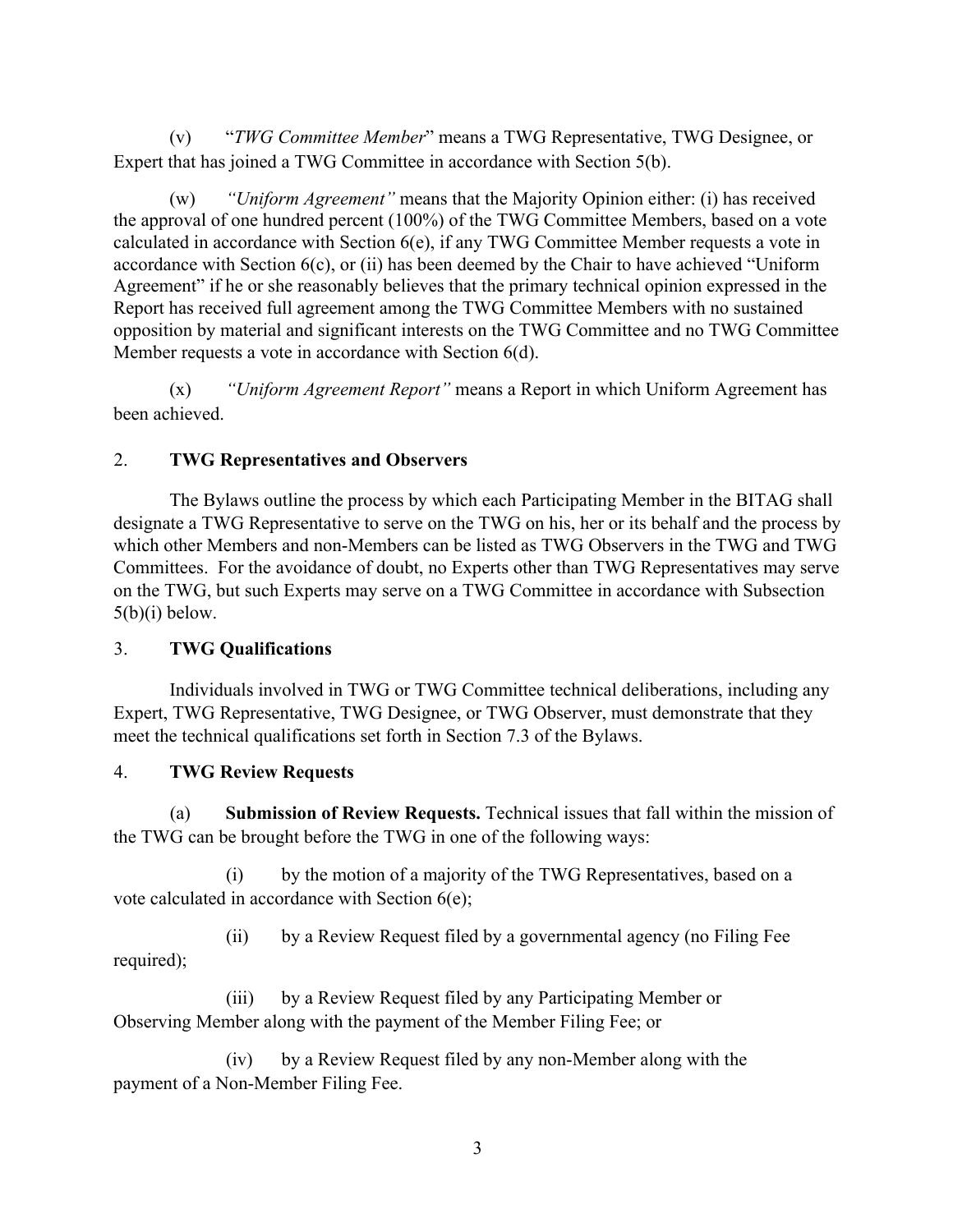(b) **Filing Fees.** The Fee Schedule is set forth in Schedule A. The Filing Fee for every type of Review Request submitted to the TWG in accordance with Sections 4(a)(iii) and (iv) is due upon the filing of a Review Request application and the application will not be deemed complete unless the Filing Fee is received. The Board may modify or amend the Fee Schedule from time to time without obtaining the consent of the TWG, notwithstanding Section 11 to the contrary. The Executive Director may waive the Filing Fee requirement upon a showing of economic hardship or that good cause exists to waive the Filing Fee, including to promote additional submissions of Review Requests generally, as reasonably determined by the Executive Director.

(c) **Review Request Requirements.** Any Review Request must be submitted using the Review Request template attached hereto as Schedule B, as the same may be amended from time to time in accordance with Section 11, or by other means or processes approved by the Executive Director and a simple majority of the Board. Each Review Request submitted must comply with the following requirements; provided, that Staff may attempt to obtain any missing information:

- (i) the request must be germane to the TWG and its mission; and
- (ii) the request should:
	- (A) identify the requesting party(ies);
	- (B) reasonably describe the underlying technical issue;
	- (C) identify any potentially adverse parties; and

(D) articulate why technical analysis of the underlying technical issues by the TWG would inform the public and policymakers on the underlying technical issues.

(d) **Staff Evaluation of Review Requests.** Staff will use good faith efforts to refer all properly-submitted Review Requests to the TWG for review in a timely manner and to solicit input from the Board on the Review Request. Staff or the Board may, but is not required to, recommend that the TWG not review the technical issues underlying a Review Request if:

(i) the Review Request does not satisfy the Review Request requirements outlined in Section 4(c);

(ii) Staff or the Board reasonably determines that the Review Request was submitted by an individual or entity that has repeatedly submitted spurious Review Requests;

(iii) Staff or the Board reasonably determines that the Review Request focuses too much on non-technical issues and/or TWG's review would not help inform the public and policymakers on the underlying technical issues; or

> (iv) Staff or the Board reasonably determines that other exigent circumstances make TWG

review inappropriate.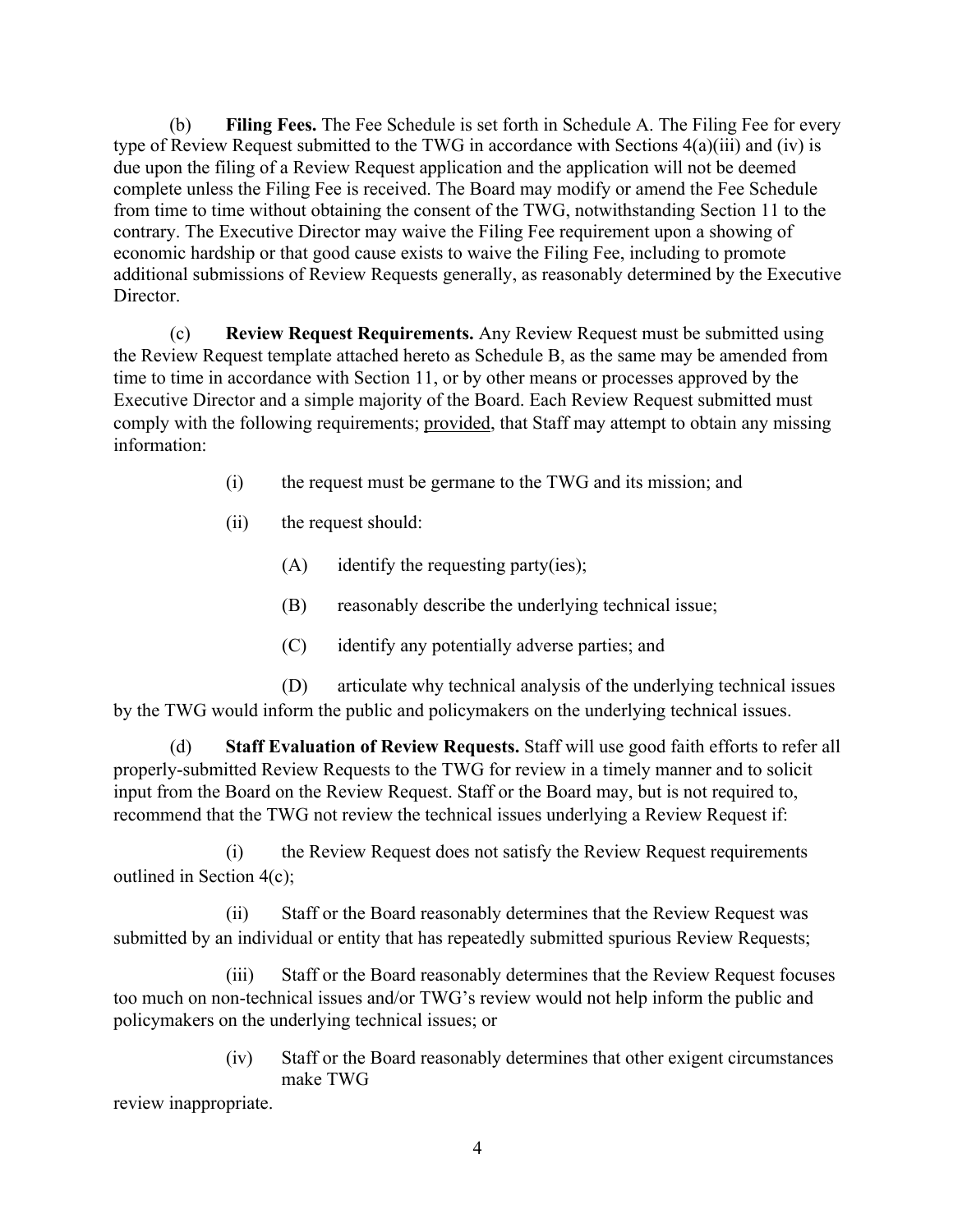(e) **Acceptance and Rejection Reports.** Staff will create a report of all rejected Review Requests. Staff will promptly make such report available to all TWG Representatives and will publish a quarterly Review Request rejection report publicly.

**Rejection and Appeal.** If Staff rejects a Review Request application pursuant to Section 4(d), it shall provide a written notification to the applicant with a reasonable explanation of why the application was rejected. Applicants may appeal a rejection to the TWG and Staff's rejection may be overturned if a petition requesting review is signed by at least one TWG Representative from each of BITAG's Member Categories. If a Review Request is rejected and not appealed or the rejection is affirmed on appeal, any Filing Fee paid with respect to that Review Request will be refunded.

#### 5. **Establishment and Composition of TWG Committees**

(a) **TWG Committee Establishment.** After a Review Request is received and accepted for review, Staff will notify the TWG of the Review Request and Staff will either establish a TWG Committee or refer the Review Request to an existing TWG Committee to evaluate the Review Request. Staff will also be responsible for making determinations regarding request priority, staging of Review Requests such that the TWG and any TWG Committee are not over-burdened, and whether to consolidate multiple requests. Staff will use reasonable efforts to establish a TWG Committee or refer a Review Request to an established TWG Committee in a timely manner but Staff can, in good faith, take into account the overall workload of the TWG and its TWG Committees in making determinations regarding request priority and staging of Review Requests. Upon the establishment of a TWG Committee, a Chair shall be appointed as set forth in Section 1(a).

## (b) **TWG Committee Composition.**

(i) Each TWG Committee shall be open to all TWG Representatives and TWG Designees, and Experts approved as set forth below. Once a Review Request is referred to an existing TWG Committee or a new TWG Committee is established in response to an accepted Review Request, Staff will notify TWG Representatives that a Review Request has been referred to a TWG Committee, providing copies of the Review Request application and other relevant information regarding the technical issue underlying the Review Request. TWG Representatives (or their TWG Designees) will have ten (10) business days (unless a longer timeframe is established by the Chair) to elect whether to join the applicable TWG Committee. Experts can be nominated by the Chair or a TWG Representative to serve on the applicable TWG Committee. Alternatively, Experts may nominate themselves to serve on the applicable TWG Committee. Any Expert, whether nominated by a TWG Representative or self-nominated, requires approval by the Executive Director and such approval is based solely on the technical qualifications of the individual as it relates to a given Report; provided, that if there are any additional exigent circumstances that the Executive Director deems relevant, the Executive Director may reject such nomination on such basis. The Chair may elect to waive the ten (10) business day registration requirement with respect to a particular TWG Representative, TWG Designee, or Expert if the Chair reasonably believes that: (1) a TWG Representative's, TWG Designee's, or Expert's participation, as the case may be, in the TWG Committee is necessary or appropriate;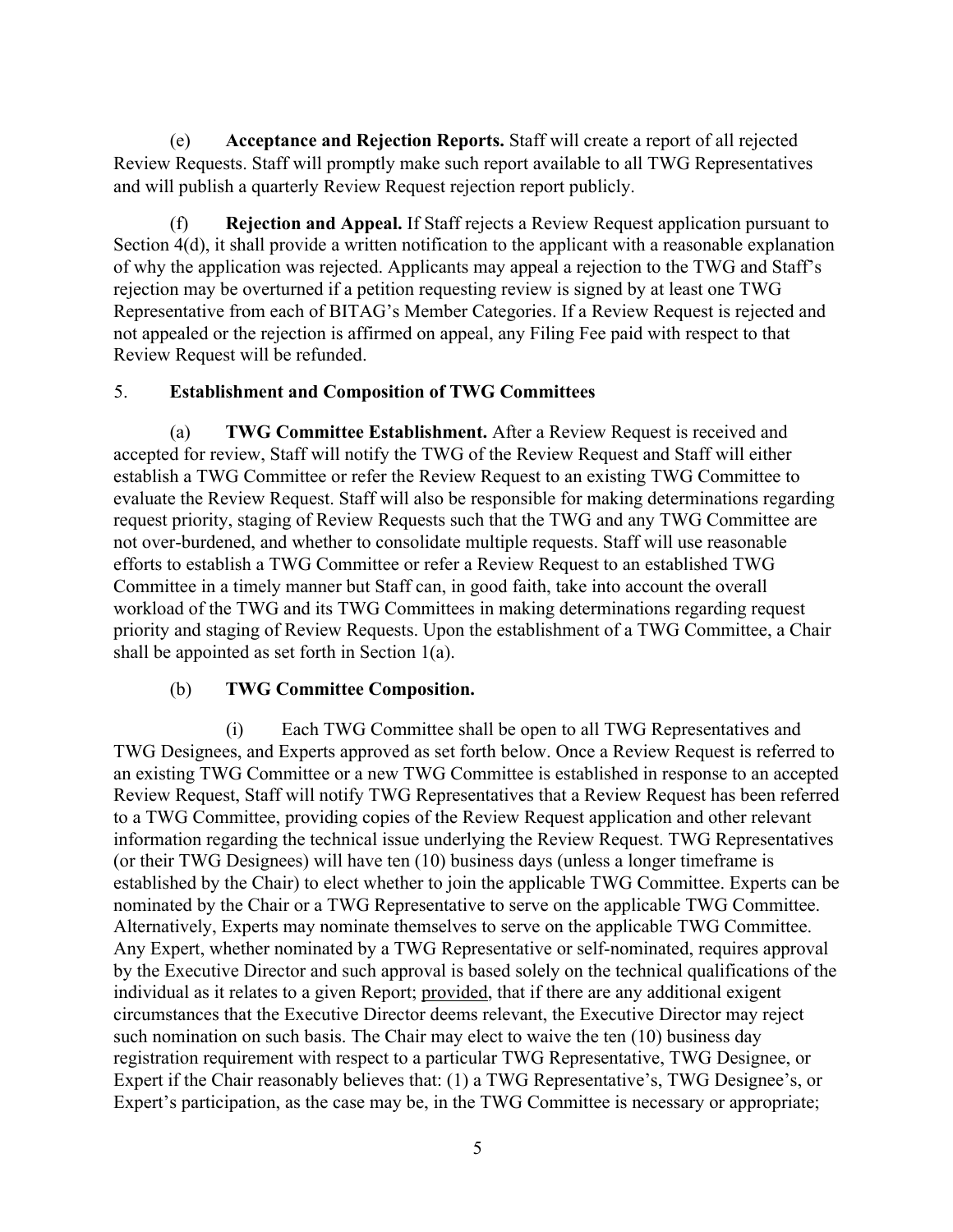(2) good cause exists for why the TWG Representative, TWG Designee, or Expert did not initially join within the deadline; and (3) admission would not substantially undermine general application of the ten (10) business day registration policy or materially delay action on the Review Request. The Chair will strive to ensure the TWG Committee is composed of a diverse group of Experts and that each Membership Category is adequately represented.

(ii) A TWG Representative may elect to join a TWG Committee and/or have his or her TWG Designee(s) join the TWG Committee. A TWG Representative and his or her TWG Designee(s) may both join a TWG Committee, subject to the reasonable discretion of the Chair. In any event, only one vote of the TWG Representative or TWG Designee(s) will be counted if a vote is called, and in the event of a conflict between the two, the vote of the TWG Representative will control.

(iii) In the event an Expert serves on a TWG Committee, the Expert can be removed for a material violation of committee expectations or for other cause by a two-thirds majority of the TWG Committee Members and the Executive Director. Any Expert, including the removed Expert, may appeal a removal decision of the TWG Committee (including a decision not to remove) to the Board.

## 6. **TWG Committee Operations**

(a) **Review Shot Clock.** Following expiration of the TWG Committee registration period outlined in Section 5(b)(i), the TWG Committee shall have one hundred twenty (120) days to evaluate the Review Request and develop a Report (the "**Review Shot Clock**"); provided, however, for reviews that are generated pursuant to a motion of a majority of the TWG Representatives under Section 4(a)(i), the Chair may elect to toll the Review Shot Clock if the TWG subsequently receives a Review Request submitted by a Member or non-Member pursuant to Sections  $4(a)(ii)$  through  $4(a)(iv)$ . If the Chair believes in good faith that additional time beyond the Review Shot Clock period is required to obtain Near-Uniform Agreement on the Report, he or she can extend the period by up to thirty (30) days.

(b) **Striving to Achieve Near-Uniform or Uniform Agreement.** Achieving Near-Uniform or Uniform Agreement for each Report is important to the mission of the Corporation as the Corporation strives to serve as a consensus building entity regarding technical issues submitted to it via Review Requests. As such, the Chair will work to develop Near-Uniform or Uniform Agreement and will, with input from the TWG Representatives (or TWG Designee(s)) on the TWG Committee, determine when such Near-Uniform or Uniform Agreement is achieved. For the purposes of clarity, the Chair shall strive to accommodate dissenting views on material matters of a given Report such that Near-Uniform or Uniform Agreement may be achieved without a vote request as provided by Section 6(c). The Chair can use straw polls or other reasonable methods to assess when sufficient agreement exists to declare that Near-Uniform or Uniform Agreement has been achieved.

(c) **Obtaining Near-Uniform or Uniform Agreement without a Vote.** The Chair will notify TWG Committee Members once he or she believes that the Report has been completed and that he or she believes that Near-Uniform or Uniform Agreement has been achieved in accordance with Section 6(b). Unless a TWG Committee Member submits a written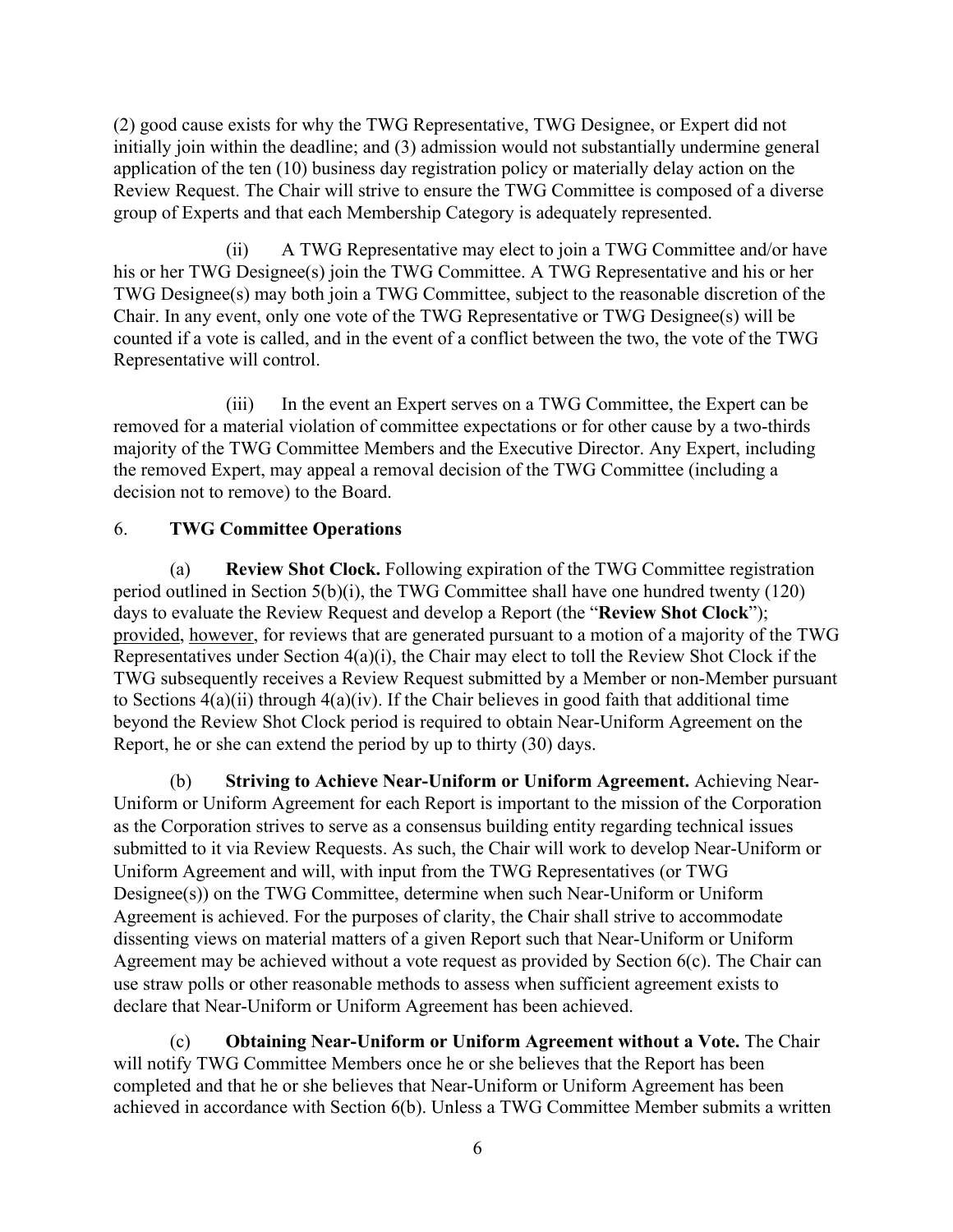request to submit the Report to a vote within ten (10) days of receiving the Chair's notice that Near-Uniform or Uniform Agreement has been achieved, the Report will be designated a Near-Uniform or Uniform Agreement Report and will be circulated and published in accordance with Section 8.

(d) **Requesting a Vote on the Majority Opinion.** If a TWG Committee Member requests a vote under Section 6(c):

(i) The Report will be subject to a vote calculated in accordance with Section 6(e). The purpose of the vote will be to determine what percentage of TWG Committee Members support the Majority Opinion contained in the Report. Based on the vote, the Report will be designated as either:

- (A) a Uniform Agreement Report;
- (B) a Near-Uniform Agreement Report;
- (C) a Significant Agreement Report; or
- (D) an Informational Report.

(ii) If the vote results in designating the Report at issue as either a Uniform Agreement Report or a Near-Uniform Agreement Report, no Minority Opinion shall be drafted. However, if the vote results in designating the Report at issue as either a Significant Agreement Report or an Informational Report, the TWG Committee Member(s) requesting the vote will be required to (i) present the substantive issues of disagreement to the TWG Committee (in summary form but with sufficient detail to discern the issues) at least 14 days prior to the expiration of the Review Shot Clock, and (ii) submit a substantially complete draft of the Minority Opinion to the TWG Committee at least 7 days prior to the expiration of the Review Shot Clock. To be included in the published Report, such Minority Opinion must, at a minimum:

- (A) indicate the TWG Committee Member(s) who authored the Minority Opinion;
- (B) conform to the general style, format and professional quality of the Majority Opinion, including technical, non-partisan conclusions;
- (C) specify the section(s) or portion(s) of the Report that same Committee Member is in disagreement with or address the specific items left out of the Report that were in scope;
- (D) articulate and explain why there is disagreement including the reasons why the material disagreement could not be adequately dealt with within the Majority Opinion as a dissenting opinion; and
- (E) include the technical analysis supporting such material disagreement.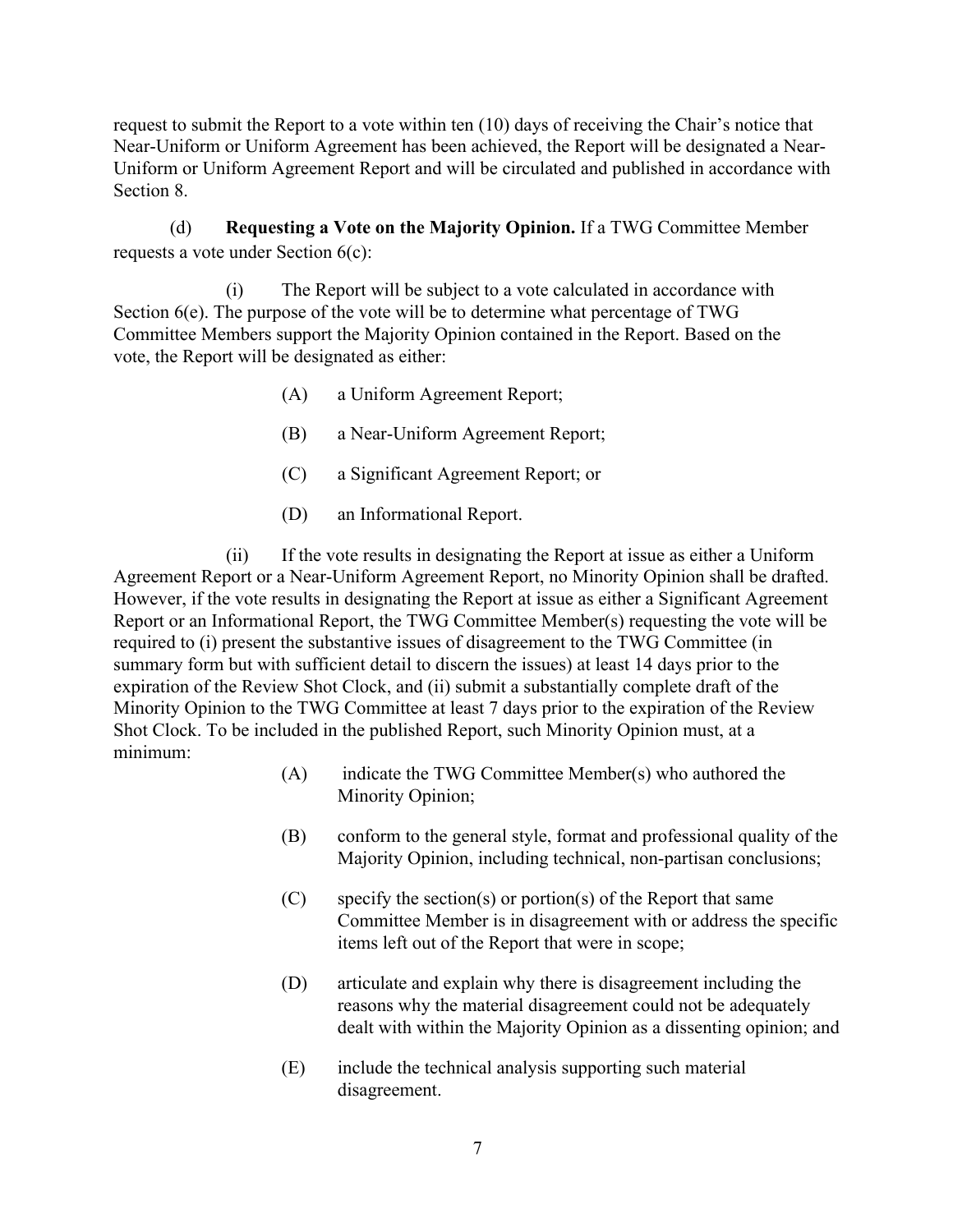Any Expert may submit a written objection to a Minority Opinion that does not meet the foregoing standards. A two-thirds vote of the TWG Committee is required to sustain the objection and reject the Minority Opinion. A decision of the TWG Committee to include or reject a Minority Opinion may be appealed to the Board.

(e) **Calculation of Votes.** Each TWG Committee Member shall be entitled to cast one vote indicating their agreement or disagreement with the Report. However, if a TWG Representative and his or her affiliated TWG Designee(s) are both TWG Committee Members, only one vote will be counted with a preference for the vote of the TWG Representative.

The total votes for and against the Report will be divided by the total votes cast. The dividend, as a percentage, shall be used to determine what designation the Report will receive based on the following percentages:

(i) less than 66%, the Report shall be deemed an Informational Report;

(ii) 66% or greater but less than 90%, the Report shall be deemed a Significant Agreement Report;

(iii) 90% or greater but less than 100%, the Report shall be deemed a Near-Uniform Agreement Report; and

(iv) 100%, the Report shall be deemed a Uniform Agreement Report.

(f) **Anonymity of Votes.** The TWG Committee voting shall be confidential, and the Staff and Chair shall not reveal how any TWG Committee Member voted on the Majority Opinion in the Report.

#### **7. Report Contents**

Each Report issued by a TWG Committee should be no more than twenty-five pages in length, except in unusual circumstances approved by the Executive Director, and must contain the following information, at a minimum:

(a) on the cover page of the Report, it will indicate whether the Report is a Uniform Agreement Report, Near-Uniform Agreement Report, Significant Agreement Report, or Informational Report;

(b) on the back of the cover page of the Report, it will include the intellectual property and confidentiality notices specified in the Intellectual Rights Policy, and a statement substantially as follows: "This report reflects the work and opinion of the experts that participated in the technical committee, as listed in this report. Unless this report is indicated as a Uniform Agreement Report, it reflects broad consensus but not unanimous agreement. In addition, the agreement of any participating expert is based on his or her own opinion in his or her individual capacity. Neither this report as a whole, nor any specific claim or statement herein, should be understood to be the opinion of, or endorsed by, any company or organization affiliated with an expert or otherwise identified in this report.";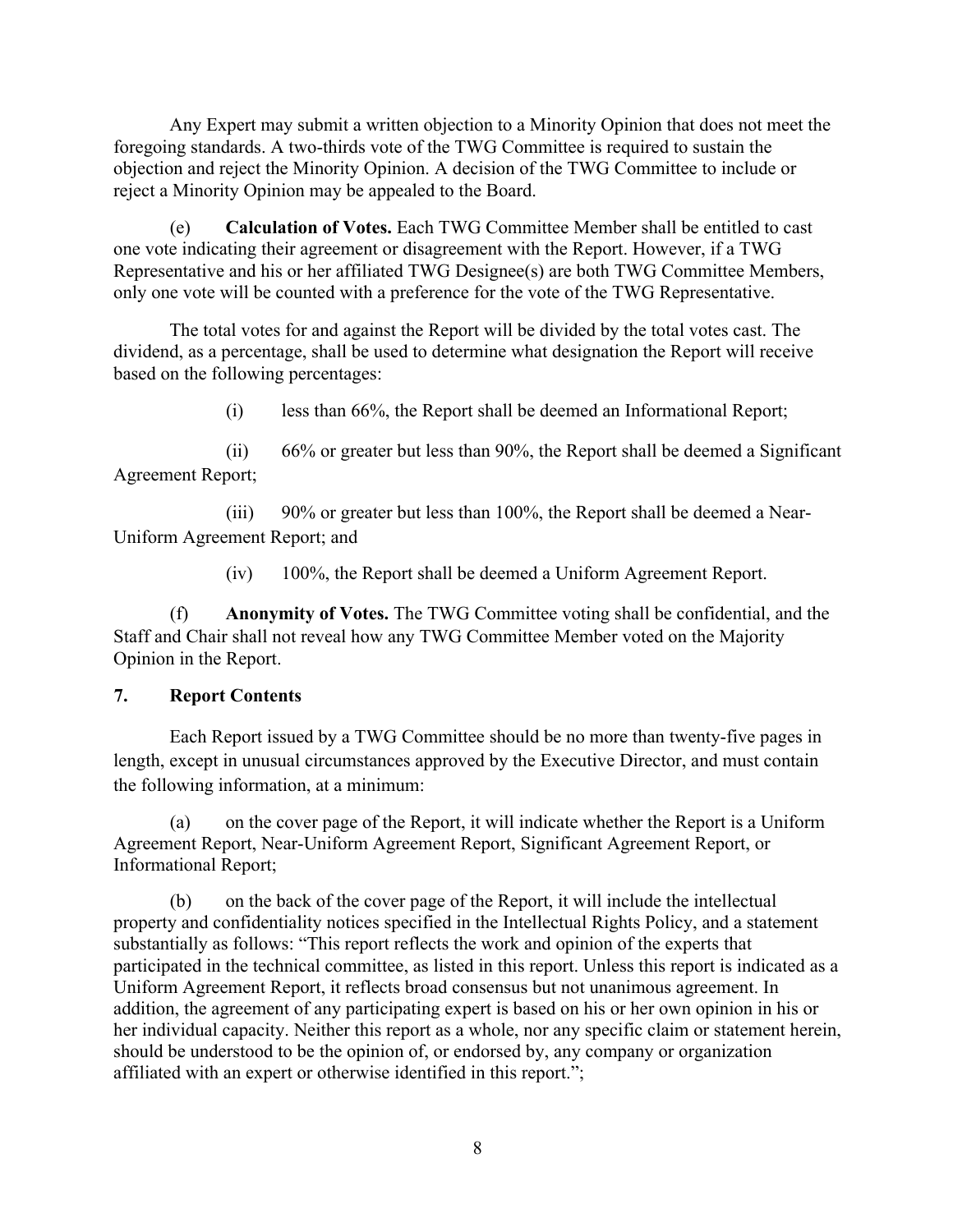(c) a summary of the Review Request that is the subject of the Report, including a thorough review of technical issue(s) evaluated and information pertaining to the individual or entity filing the Review Request;

(d) the TWG Representatives, TWG Designees, and Experts that were TWG Committee Members and the Member (or other primary organization, if not applicable) with which they are affiliated;

(e) if a vote was requested by any TWG Committee Member, the Report will outline the aggregate percentage that the Majority Opinion received and the percentage the Majority Opinion received from each Member Category but the Report, under no circumstances, will identify how any individual TWG Representative or his or her TWG Designee voted;

(f) the Majority Opinion, including supporting technical analysis;

(g) material minority, conflicting or dissenting opinions raised by TWG Committee Members that were considered but not included in the Majority Opinion, including the technical analysis supporting such material minority, conflicting or dissenting opinions;

(h) if the Report is designated as an Informational Report, the Majority Opinion, if any, within such Report will not be deemed to be an official TWG position; instead, the Report will outline the various material technical opinions raised by TWG Committee Members and provide underlying technical analysis supporting each position;

(i) if the TWG Committee's Report is crafted as an advisory opinion of the TWG, the advisory opinion will consider the following factors, as appropriate: (i) whether a technical practice is used by others in the industry; (ii) whether alternative technical approaches are available; (iii) the impact of a technical practice on other entities; (iv) whether a technical practice is aimed at specific content, applications, or companies; and/or (v) other relevant factors considered by the TWG Committee; and

(j) the Executive Director shall have the authority to exercise editorial discretion to exclude material from a Report on the basis that it is outside the scope of the Review Request or the Report, it focuses on non-technical or policy issues, or for other exigent circumstances.

# 8. **Report Circulation and Procedural Disputes; Copyright Review**

(a) Prior to the final publication of the Report and the report becoming a "Final Report" but after the Executive Director has declared Near-Uniform Agreement pursuant to 6(c), any vote on the Majority Opinion has been conducted in accordance with Section 6(d), and any required Minority Opinion has been generated, submitted, and included in the Report in accordance with Section 6(d), the final draft of the Report will be circulated to the entire TWG. During the ten (10) business day period following transmittal, any TWG Representative, TWG Observer, Participating Member, or Observing Member may file a complaint if he, she, or it reasonably believes that the TWG Committee failed to follow the procedures outlined in this Governance Manual or operated outside of the scope of its mission as outlined in the Bylaws. Such complaint should clearly identify the written policies or procedures of the TWG or TWG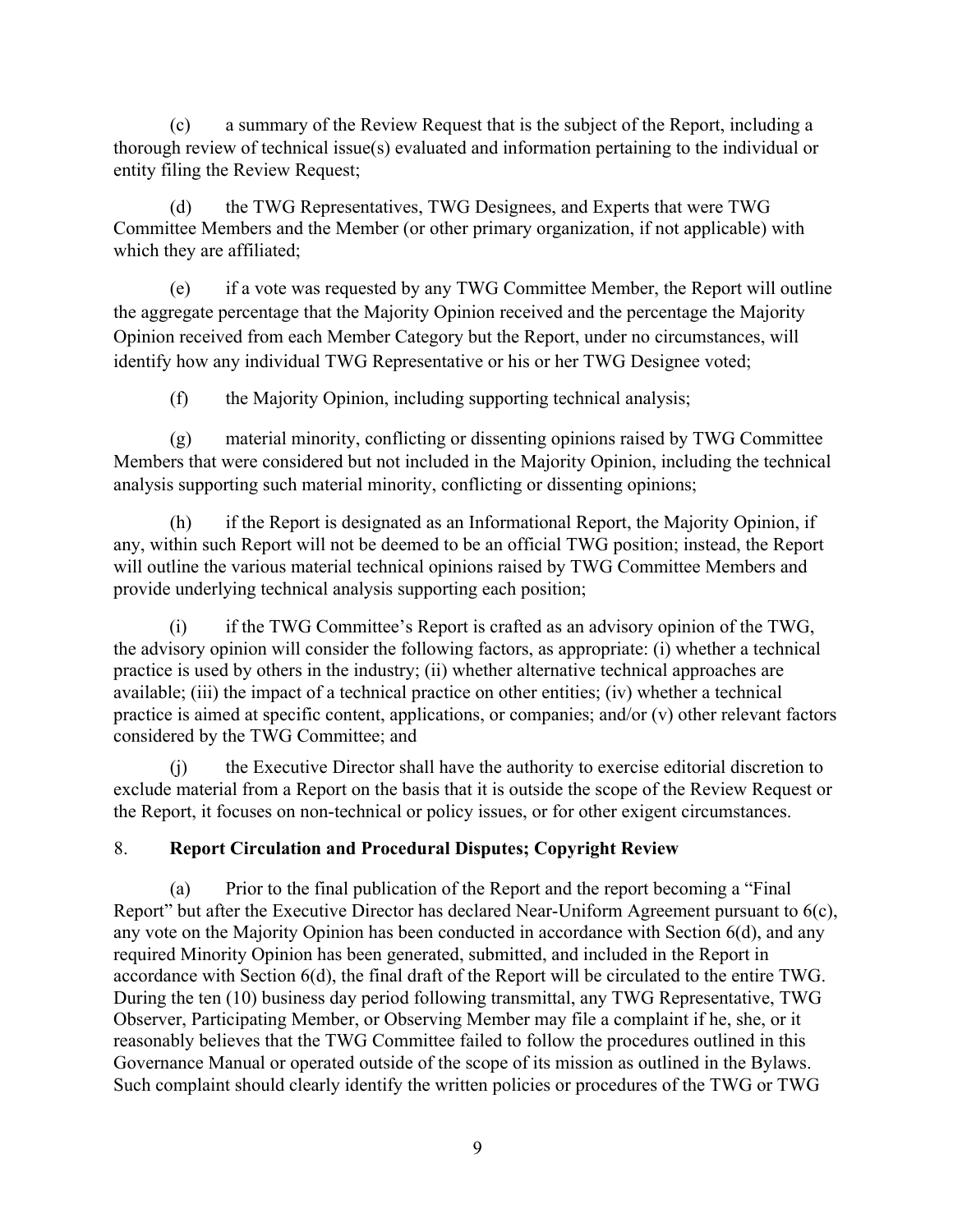Committee that were not followed or how the TWG Committee operated outside the scope of the TWG mission.

(b) During the ten (10) business day review period outlined in Section 8(a) above, a TWG Representative, TWG Observer, Participating Member, or Observing Member may object to (i) the inclusion in the Report of a Contribution (as defined in the Intellectual Rights Policy) that should not have been included in the Report because the submitting party did not grant BITAG a license to use such Contribution as specified in the Intellectual Property Rights Policy; or (ii) the exclusion from the Report of any material by the Executive Director under Section 7.

(c) Any such complaint filed pursuant to Sections  $8(a)$  or  $8(b)$  above will be first referred to the TWG Committee for consideration. The Chair, in consultation with the TWG Committee Members, will evaluate the merits of the complaint, provide a written response addressing the complaint and, if the Chair deems necessary, take steps to cure any valid procedural deficiencies or copyright concerns raised by the complaint. If the complainant is not satisfied with the steps taken by the TWG or TWG Committee, the complainant may file an appeal to the Board, which appeal must be filed within five (5) days of receiving notice of the actions taken by the TWG or TWG Committee. The Board may (but is not required to) entertain any appeals raised, but its review will be limited solely to whether the TWG and the TWG Committee complied with the Governance Manual and conducted itself within the scope of the TWG's mission and whether a Contribution was validly included in a Report. For avoidance of doubt, the Board may not evaluate the substance of the Report generated by the TWG Committee except to ensure that such Report did not exceed the scope of the TWG's mission. If the Board refuses to hear the complaint or concludes that the TWG and TWG Committee acted in accordance with the Governance Manual and within the scope of the TWG's mission or that the Contribution was validly included in a Report, it shall provide a written explanation of its decision to the complainant. If the Board agrees with the merits of the complaint, it shall either identify how the Report fell outside of the mission of the TWG and/or the procedural defects and, if procedural defects, refer the issue back to the TWG (or TWG Committee) to resolve such procedural defects or direct the TWG (or TWG Committee) to modify the Report to exclude any Contributions that were improperly included in the Report. The Board shall make its determination regarding the merits of any complaint within thirty (30) days of the appeal being filed with the Board.

(d) The Report shall become a "Final Report" for purposes of the Intellectual Property Rights Policy upon the earlier of: (i) the expiration of the ten (10) business day review period assuming no complaint was filed pursuant to Sections 8(a) or 8(b), or (ii) the conclusion of the review and appeal process outlined in Sections 8(b-c).

## 9. **TWG Committee Expectations**

Each TWG Representative, TWG Designee, and Expert on a TWG Committee will be expected to satisfy the following expectations:

(a) commit the resources necessary for drafting, reviewing, and discussing technical issues within the agreed timeframes;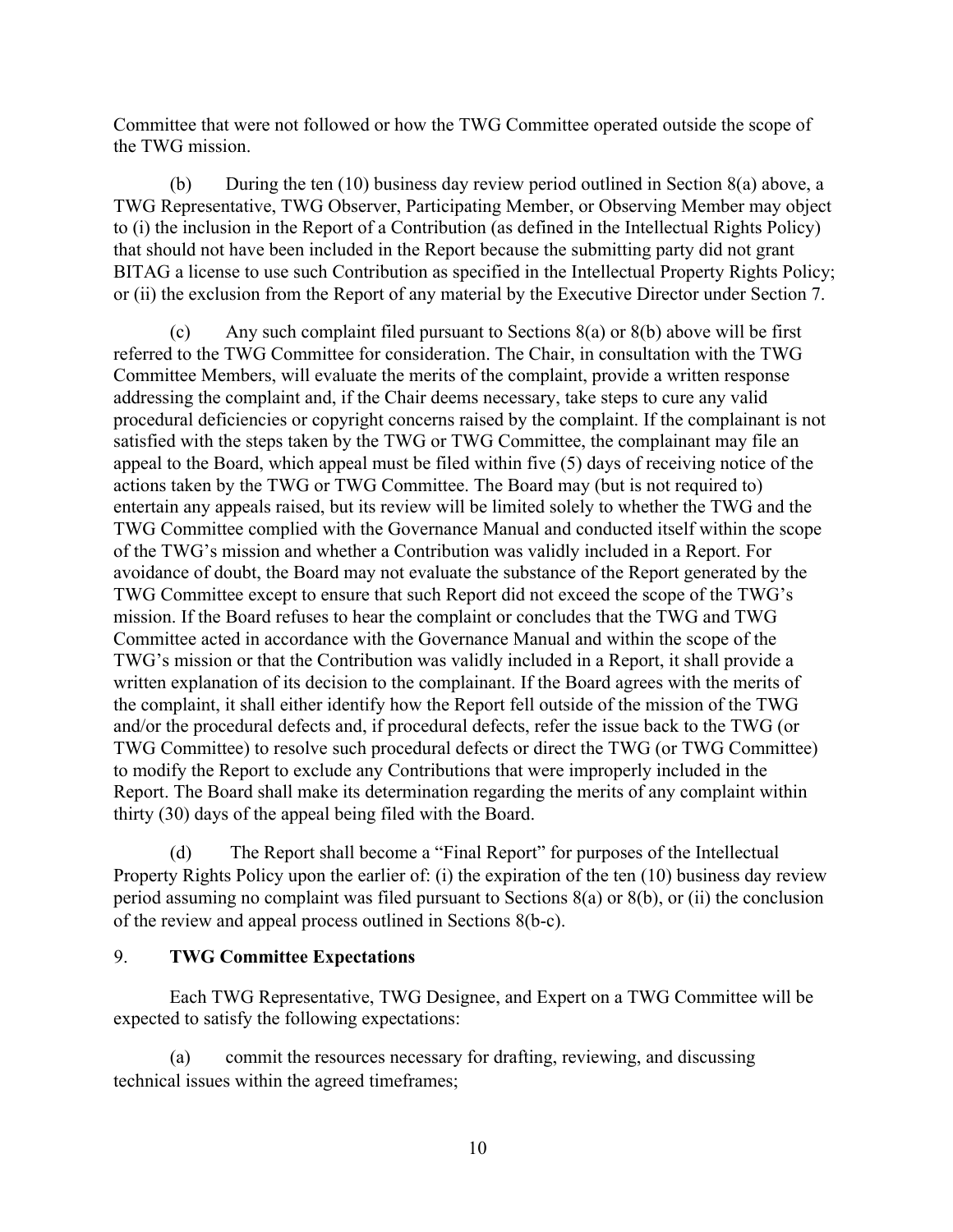(b) attend TWG Committee meetings;

(c) participate fully in all TWG Committee work and, based on the TWG Representative's or TWG Designee's knowledge and experience in the subject, provide technical input into the Work Product being prepared;

(d) fully and impartially comment on proposals and provide substantive reasons for the non-acceptance of proposed changes;

(e) track and monitor project progress;

(f) ensure that relevant interests in the subject matter, not readily apparent, be made known to the TWG Committee (i.e., declare conflicts of interest other than conflicts that are readily apparent by virtue of such individual's affiliation with a particular company or organization or that would require the person to divulge confidential or competitively sensitive information); and

(g) otherwise comply with any rules and codes of conduct established by the TWG and BITAG.

## 10. **Proprietary Information**

(a) No Member, Director, Expert, or other person participating in or involved with BITAG or any Report shall have any right to confidential or proprietary information of any other such person or their affiliated entities;

(b) no such person will have any obligation to divulge non-public proprietary or confidential information in Reports, during BITAG discussions and communications or otherwise, and a statement by such person that the information is confidential or proprietary will be conclusive; and

(c) each individual will endeavor not to divulge confidential or proprietary information of its employer or affiliated entities.

# 11. **Modifications to this TWG Governance Manual**

(a) Staff will regularly review the TWG processes and may propose modifications to the TWG processes. If Staff believes that these governance procedures should be substantially modified, amended, supplemented, or restated, the Staff will refer the issue to the TWG and the TWG will establish a TWG Committee responsible for reviewing and making recommendations regarding any such modifications, amendments, supplements, or restatements of this Governance Manual. If the majority of the TWG Committee Members recommend that such modification is necessary, the proposed modification will be referred to the Board in accordance with the modification provisions set forth in the Bylaws. Additionally, the TWG can take up, on its own initiative, reviews of the TWG Governance Manual and shall refer the matter to a TWG Committee for review in accordance with the foregoing provisions.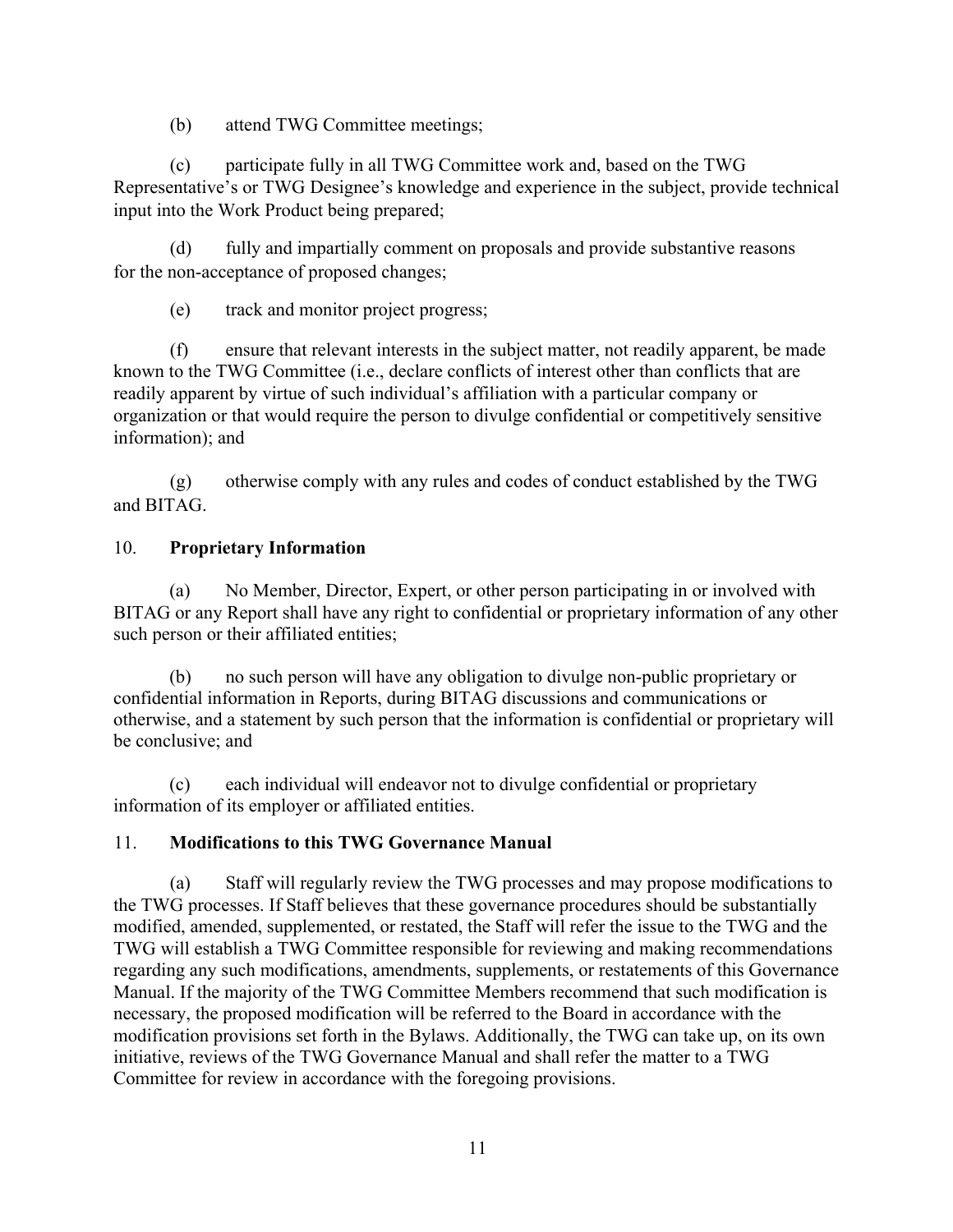(b) Any modifications to this Governance Manual proposed by a TWG Committee must be approved by the Board in accordance with the modification provisions set forth in the Bylaws. The Board may not make procedural modifications to the TWG processes unless such modifications are approved by a TWG Committee established for that purpose in accordance with the modification provisions set forth in the Bylaws.

(c) Notwithstanding the foregoing, TWG and Staff may adopt written procedures that implement the terms of this Governance Manual without obtaining the consent of the Board so long as such procedures do not explicitly or implicitly amend, modify, or negate any provision of this Governance Manual or the Bylaws.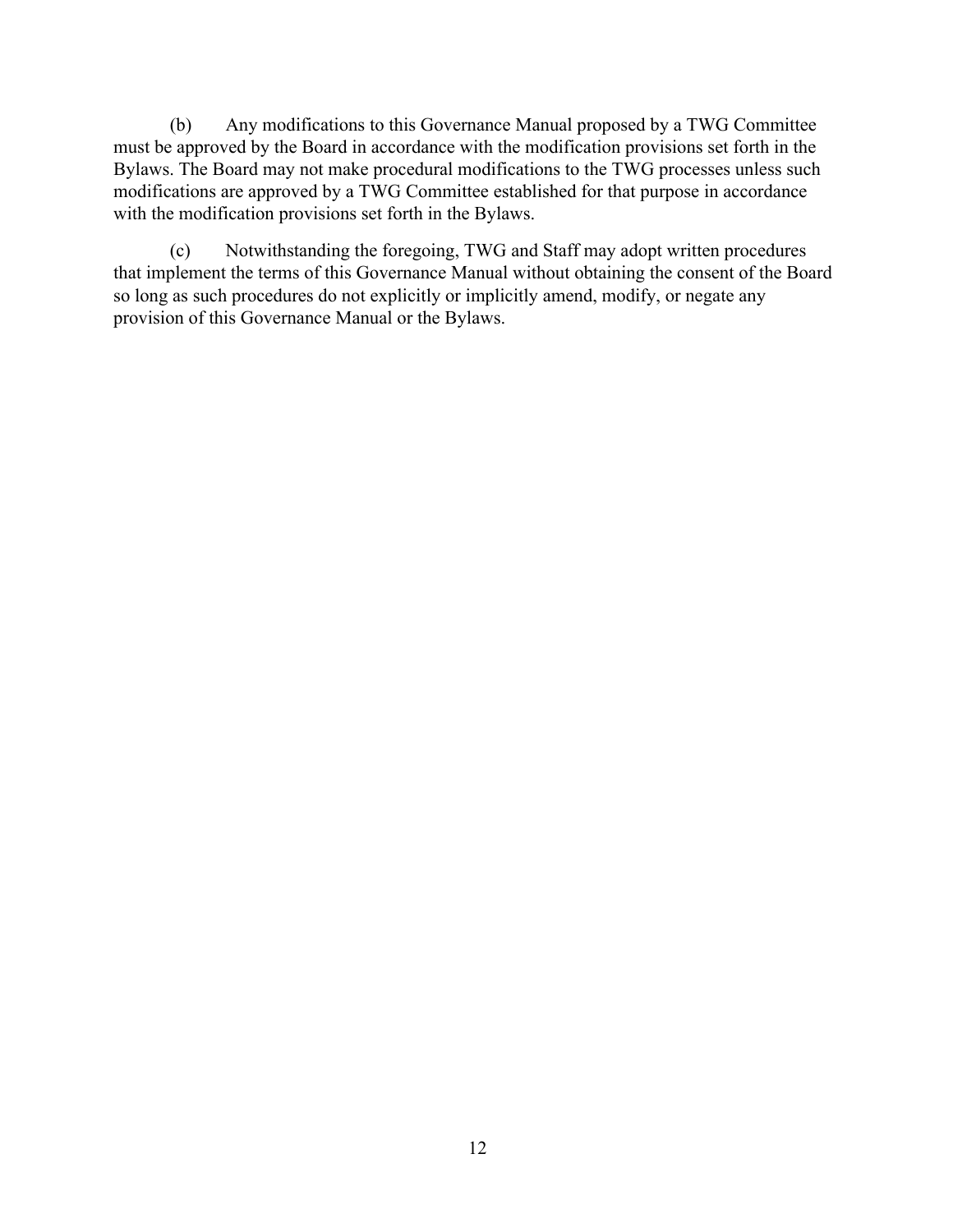# **Schedule A**

# **Review Request Filing Fee Chart**

| <b>Industry Tier (revenue)</b>                   | <b>Member</b>    | <b>Non-Member</b> |
|--------------------------------------------------|------------------|-------------------|
| Above \$5B                                       |                  | \$0               |
| $$1B$ to $$5B$                                   | No Filing        | \$0               |
| \$100M to \$1B                                   | Fee              | \$0               |
| Under \$100M                                     |                  | \$0               |
| <b>Trade Association Tier (budget)</b>           | <b>Member</b>    | <b>Non-Member</b> |
| Any Size Budget                                  | \$0              | \$0               |
| <b>Community Representative Tier</b><br>(budget) | <b>Member</b>    | <b>Non-Member</b> |
| Any Size Budget                                  | No Filing<br>Fee | \$0               |
| <b>Individual Tier</b>                           | <b>Member</b>    | Non-member        |
| Any Individual                                   | No Filing<br>Fee | \$0               |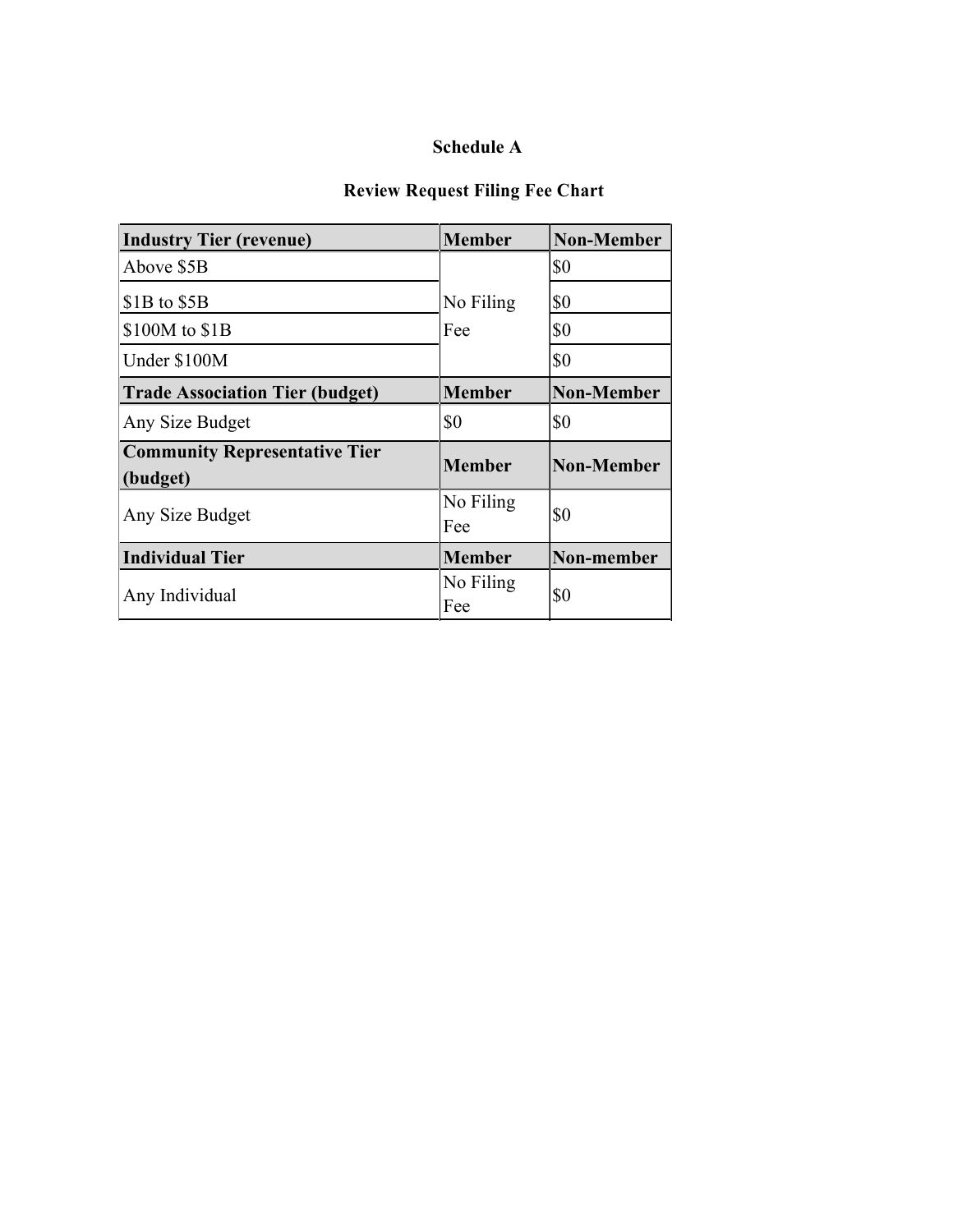# **Schedule B**

# **Template Review Request Application**

See attached Review Request form; also available on the main web page at www.bitag.org.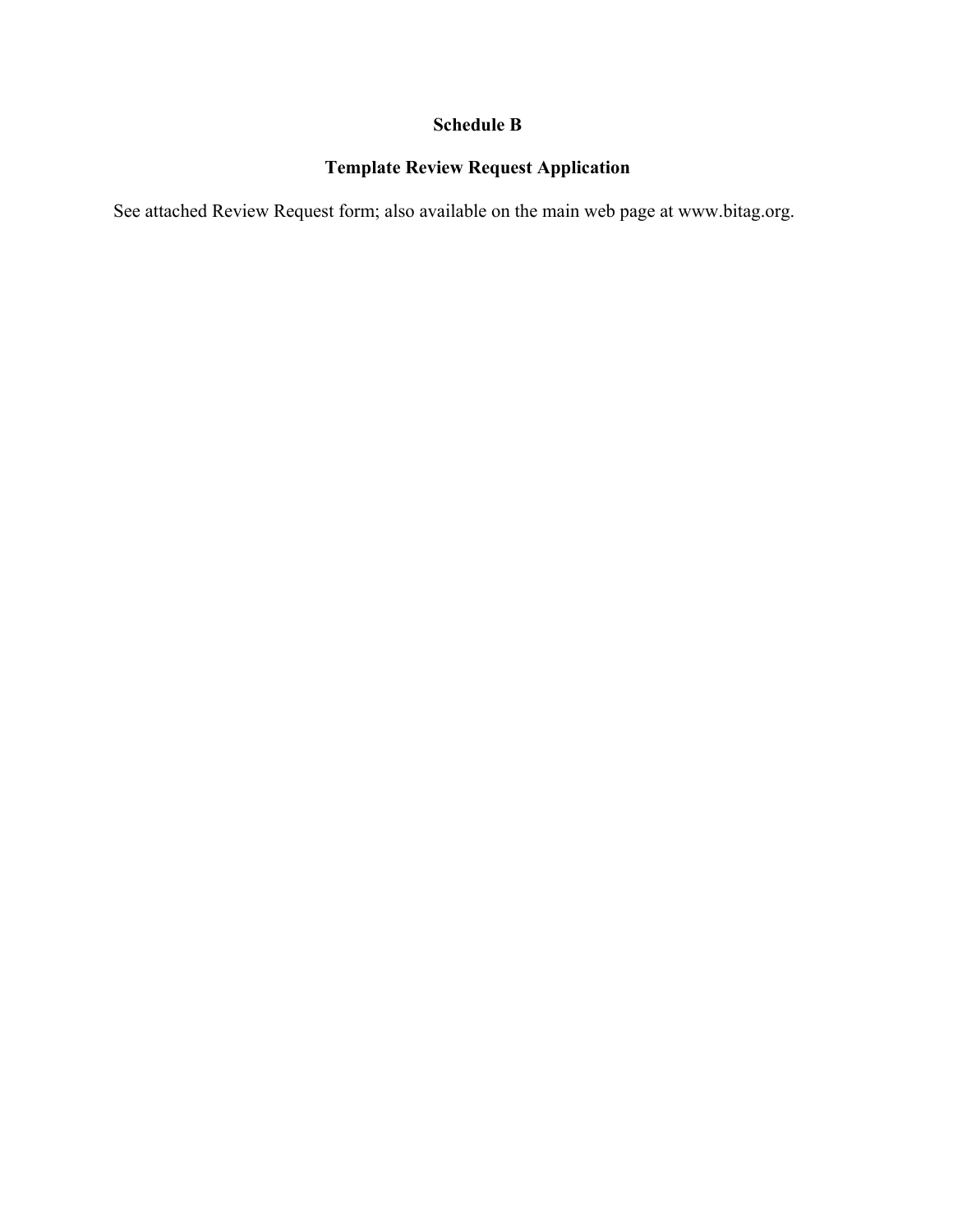

# **BITAG Review Request Application and Instructions**

The Broadband Internet Technical Advisory Group, Inc. (BITAG) is an independent non -profit organization, whose mission is to bring together engineers and other similar technical experts to develop consensus on broadband network management practices or other related technical issues that can affect users' Internet experience, including the impact to and from applications, content and devices that utilize the Internet.

This document contains the application to request the BITAG Technical Working Group (TWG) to review a technical issue. Please submit the completed form via email to reviewrequest@bitag.org.

# **Review Request Form**

#### **1. Details of Requesting Party or Parties**

| Name of Individual(s) or<br>Organization(s)                          |  |
|----------------------------------------------------------------------|--|
| Address of Individual(s) or<br>Organization(s)                       |  |
| <b>Organization(s) URL</b>                                           |  |
| <b>Name of Submitter(s)</b>                                          |  |
| <b>Position and Title of Submitter(s)</b>                            |  |
| <b>Submitter(s) Contact Information:</b><br><b>Email and Phone #</b> |  |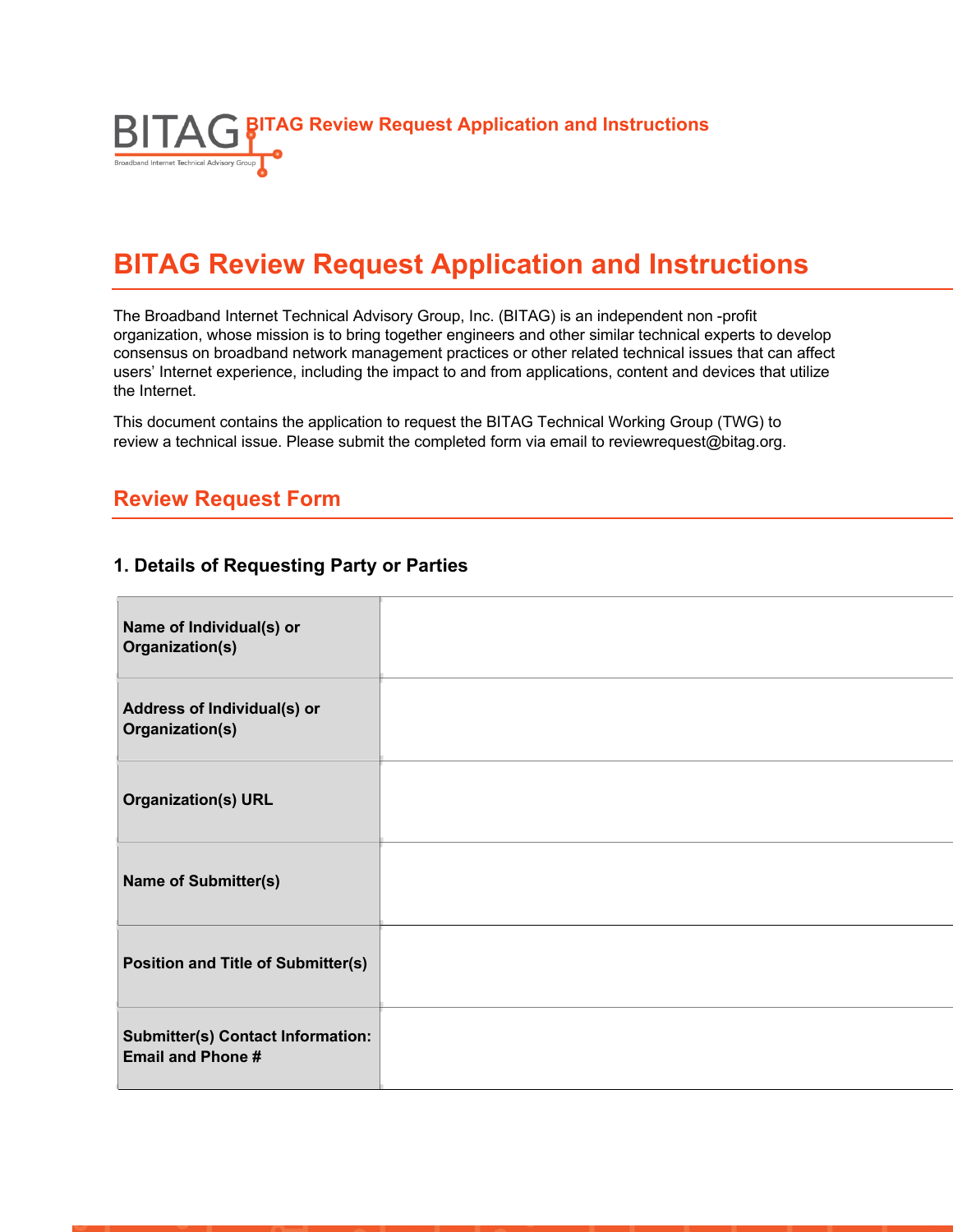

# **2. Description of Underlying Technical Issue and Why TWG Review Would Inform the Public and Policymakers**

Please fully describe the underlying technical issue below and explain how a review by the TWG would inform the public and policymakers regarding the underlying technical issues. Attach additional documents or information as necessary, for example: relevant diagrams, illustrations, reports, studies, specifications, or standards. URLs or links to each of these are helpful as well.

| A) Title of the Technical Issue:                                                           |
|--------------------------------------------------------------------------------------------|
|                                                                                            |
|                                                                                            |
|                                                                                            |
| B) Detailed description of the Technical Issue:                                            |
|                                                                                            |
|                                                                                            |
|                                                                                            |
|                                                                                            |
|                                                                                            |
|                                                                                            |
|                                                                                            |
|                                                                                            |
|                                                                                            |
|                                                                                            |
| C) Describe which BITAG Member Categories are affected by this issue (i.e., Applications   |
| Providers, Community Representatives, Content Producers, Equipment Manufacturers, Internet |
| <b>Connectivity Providers):</b>                                                            |
|                                                                                            |
|                                                                                            |
|                                                                                            |
|                                                                                            |
|                                                                                            |
|                                                                                            |
| D) Describe why a BITAG Technical Working Group Review of this technical issue would       |
| inform policymakers and the public:                                                        |
|                                                                                            |
|                                                                                            |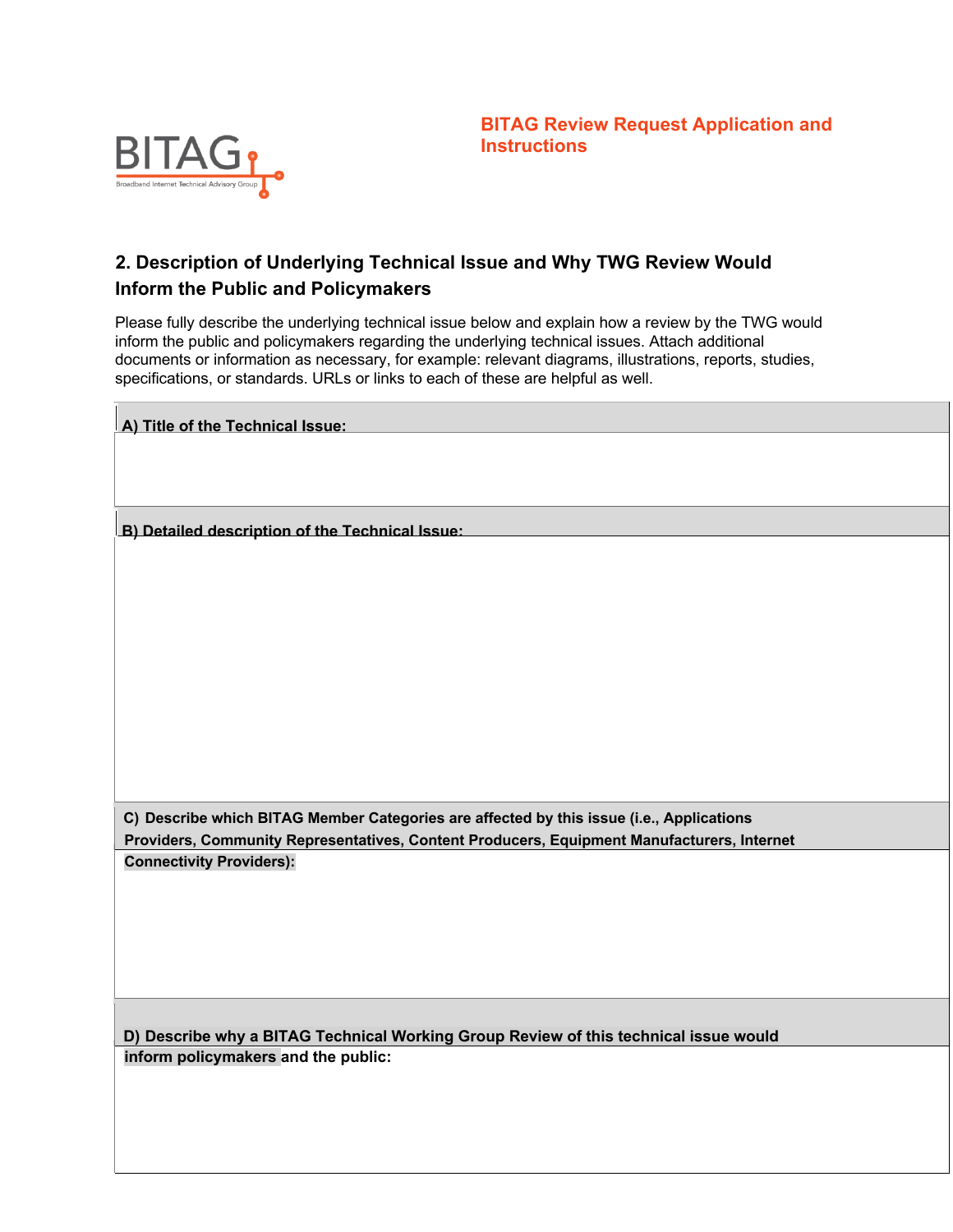

**BITAG Review Request Application and Instructions**

| E) What relevant standards or standards bodies are directly implicated or related to this issue:                                                                              |  |  |
|-------------------------------------------------------------------------------------------------------------------------------------------------------------------------------|--|--|
|                                                                                                                                                                               |  |  |
|                                                                                                                                                                               |  |  |
|                                                                                                                                                                               |  |  |
|                                                                                                                                                                               |  |  |
|                                                                                                                                                                               |  |  |
|                                                                                                                                                                               |  |  |
|                                                                                                                                                                               |  |  |
|                                                                                                                                                                               |  |  |
| F) Please Provide or attach additional diagrams or items that would be helpful to other<br>Technical Working Group Representatives in evaluating the merits of taking up this |  |  |
| technical issue for review:                                                                                                                                                   |  |  |
|                                                                                                                                                                               |  |  |
|                                                                                                                                                                               |  |  |
|                                                                                                                                                                               |  |  |
|                                                                                                                                                                               |  |  |
|                                                                                                                                                                               |  |  |
|                                                                                                                                                                               |  |  |
|                                                                                                                                                                               |  |  |
| G) Additional items that may be relevant:                                                                                                                                     |  |  |
|                                                                                                                                                                               |  |  |
|                                                                                                                                                                               |  |  |

# **3. Identify any Parties on Record as Opposing Your View on the Technical Issue Requested for Review (attach additional page(s) if necessary)**

| <b>Name of Party</b> | <b>Description of Opposing Position</b> |
|----------------------|-----------------------------------------|
|                      |                                         |
|                      |                                         |
|                      |                                         |
|                      |                                         |
|                      |                                         |
|                      |                                         |
|                      |                                         |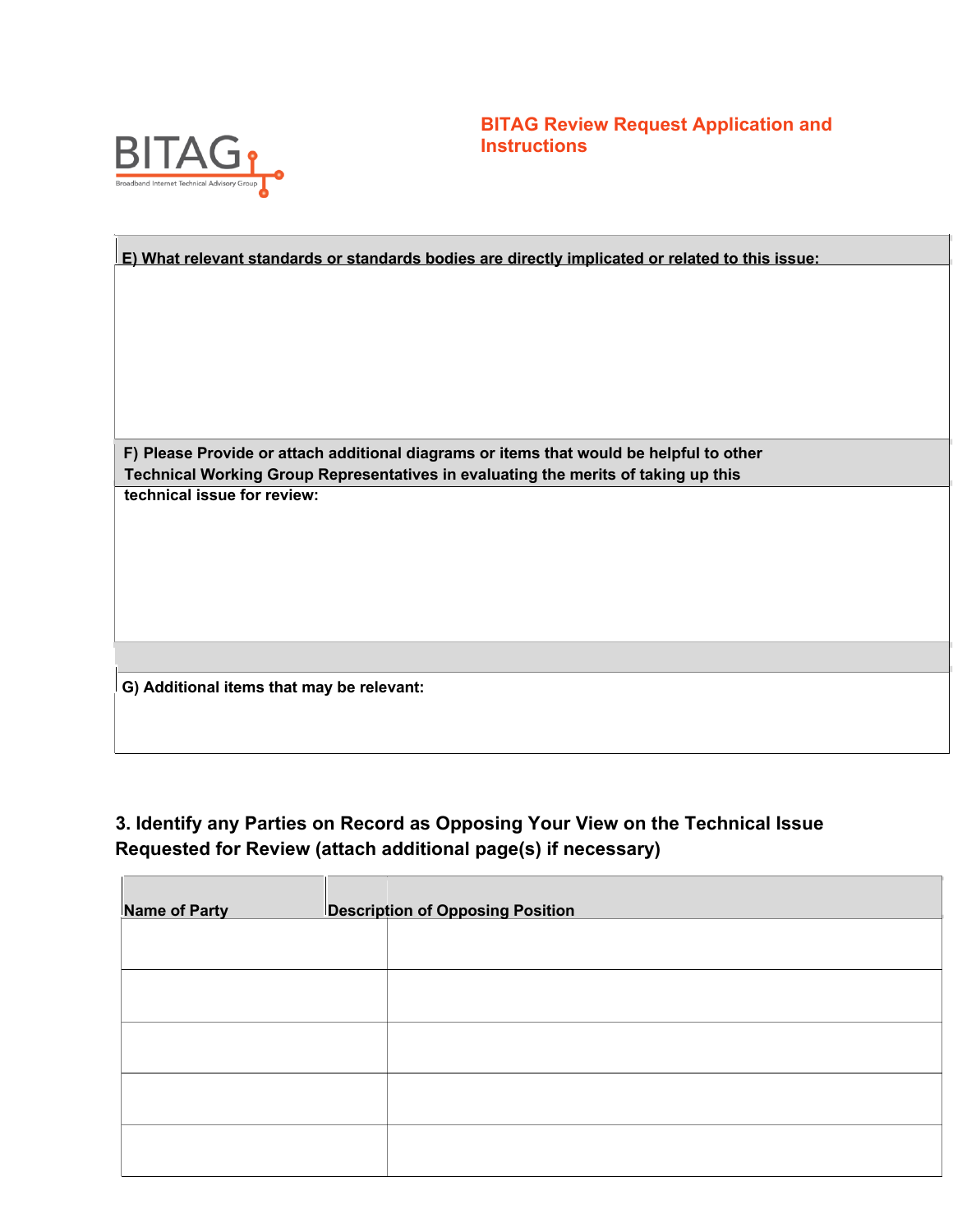## **BITAG Review Request Application and Instructions**



# **4. Filing Fee**

Review requests will not be considered complete or examined until we receive the requisite filing fee, if applicable. For a single Review Request submitted by more than one party, the filing fee will be in the amount of the highest cost party (see chart below). Please contact reviewrequest@bitag.org about submitting your payment.

Filing Fee for 2014:

| <b>Industry Tier (revenue)</b>                       | <b>Member</b> | <b>Non-Member</b> |
|------------------------------------------------------|---------------|-------------------|
| Above \$5B                                           |               | \$0               |
| \$1B to \$5B                                         |               | \$0               |
| \$100M to \$1B                                       | No Filing Fee | \$0               |
| Under \$100M                                         |               | \$0               |
| <b>Trade Association Tier (budget)</b>               | <b>Member</b> | <b>Non-Member</b> |
| Any Size Budget                                      | \$0           | \$0               |
| <b>Community Representative Tier (budget) Member</b> |               | <b>Non-Member</b> |
| Any Size Budget                                      | No Filing Fee | \$0               |
| <b>Individual Tier</b>                               | <b>Member</b> | Non-member        |
| Any Individual                                       | No Filing Fee | \$0               |

## **5. Declaration**

The information provided in this request is true to the best of my knowledge. I understand that upon submission, this request and any attached documents become the property of BITAG, Inc. I also understand that all review requests must be germane to the Technical Working Group (TWG) and its mission. Further, I understand that BITAG reserves the right to reject any request not filled out properly, not germane to the TWG mission, or where the requisite filing fee is not received.

**DATE: \_\_\_\_\_\_\_\_\_\_\_\_\_\_\_\_\_\_\_\_\_\_\_\_\_\_\_\_\_\_\_\_**

| SIGN: | <b>PRINT:</b> |
|-------|---------------|
|       |               |

\*Please submit completed form via email to reviewrequest@bitag.org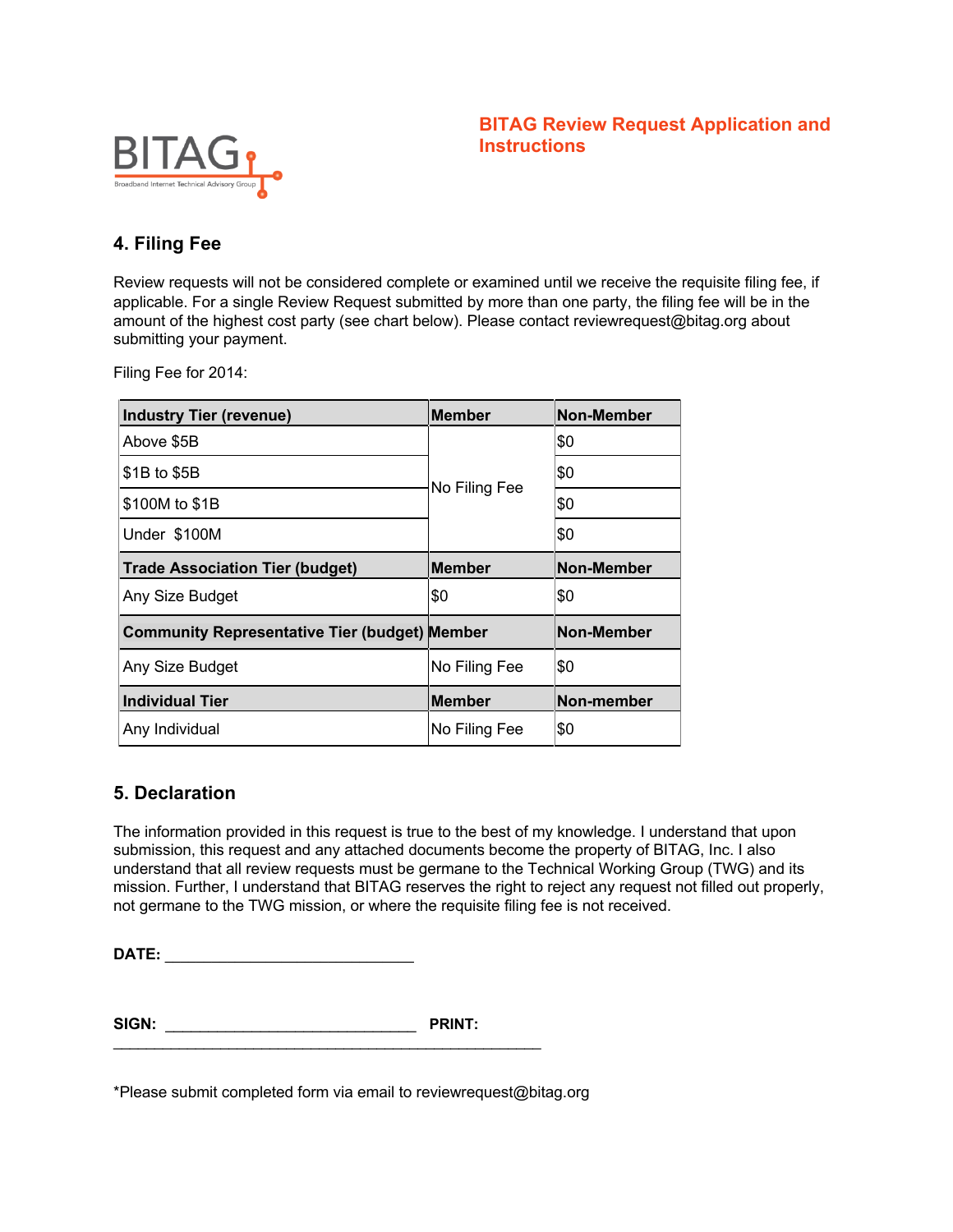

# **BITAG Review Request Application Instructions**

# **General Instructions**

**Who can use the Review Request form?** Anyone with a network management issue or other technical issue that can affect users' Internet experience, including the impact to and from applications, content and devices that utilize the Internet may submit a request to BITAG in order to have it reviewed. Just to be clear though, simply submitting a request does not mean it will automatically be taken up by BITAG and its Technical Working Group (TWG). The request must be approved and submitted with the appropriate filing fee.

**How to use the Review Request form?** The Review Request form must be filled out in its entirety in order for your review request to be approved. We will need the contact information of those submitting the Request, the organization(s) each submitter is affiliated with (if any), a description of the technical issue and how review of such by the BITAG TWG will better inform the public and policy makers, additional technical documentation that will be helpful to BITAG in its review, a short list of the parties (if any) that may be adverse to the position of the submitters on the technical issue requested for review, and the filing fee. Finally, you will need to confirm the information provided in the application is true and correct to your knowledge, along with other declarations. For single Review Requests submitted by multiple parties, any one submitter may sign the Review Request Form.

Then simply email the completed and signed application (along with additional technical documentation) back to BITAG at reviewrequest@bitag.org.

# **Section by Section Instructions**

#### →**1. Requesting Party Details**

In this subsection, please provide contact information for the submitters and affiliated organization(s) (if applicable).

Please provide:

- *Name of Organization(s)*  Please enter the name of the organization that you are submitting the BITAG Review Request on behalf of. If you are submitting the Request on behalf of yourself as an individual, please enter "SELF." If you are submitting the Request on behalf of multiple organizations, please enter the full name of each one separated by a comma.
- *Address of Organization(s)*  Please enter in the address of the organization that you are submitting the BITAG Review Request on behalf of. If you are submitting the Request on behalf of yourself as an individual, please enter your own mailing address. If you are submitting the Request on behalf of multiple organizations, please enter the mailing address of each organization.
- *Organization(s) URL*  Please enter in the website address or URL of the organization that you are submitting the BITAG Review Request on behalf of. If you are submitting the Request on behalf of yourself as an individual, please enter your personal website address or URL or simply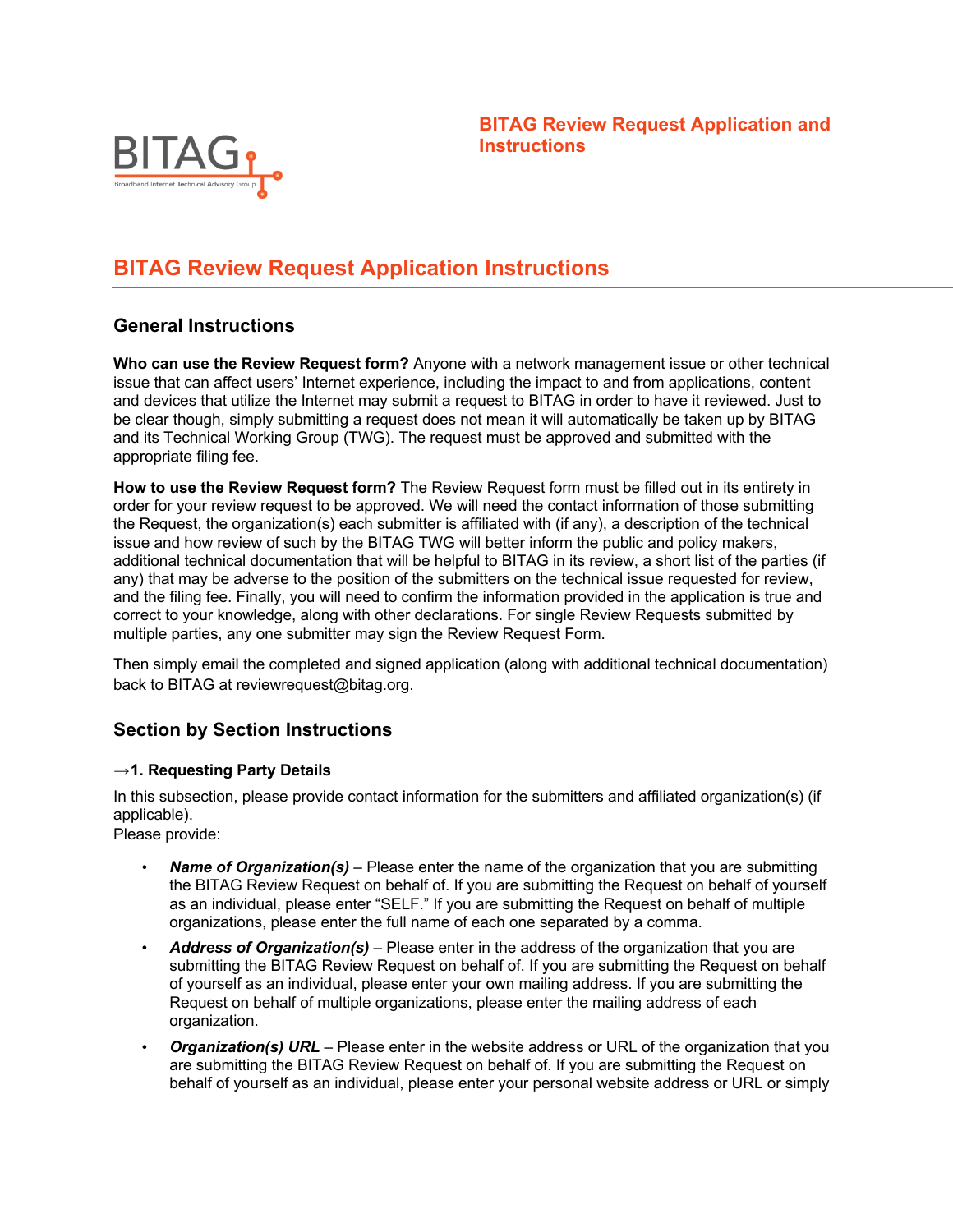leave blank. If you are submitting the Request on behalf of multiple organizations, please enter each organization's URL.

- *Name of Submitter(s)*  Please enter the full legal name of each submitter.
- *Position and Title of Submitter*  Please enter the position and title for every individual submitting the BITAG Review Request. If you are submitting the Request on behalf of yourself as an individual, please leave this blank.
- Submitter(s) Email Please enter the email address of each submitter. If the BITAG Review Request is being submitted on behalf of an organization, please use your email at that same organization.
- *Submitter(s) Phone Number*  Please enter a phone number that BITAG Staff can reach each submitter at.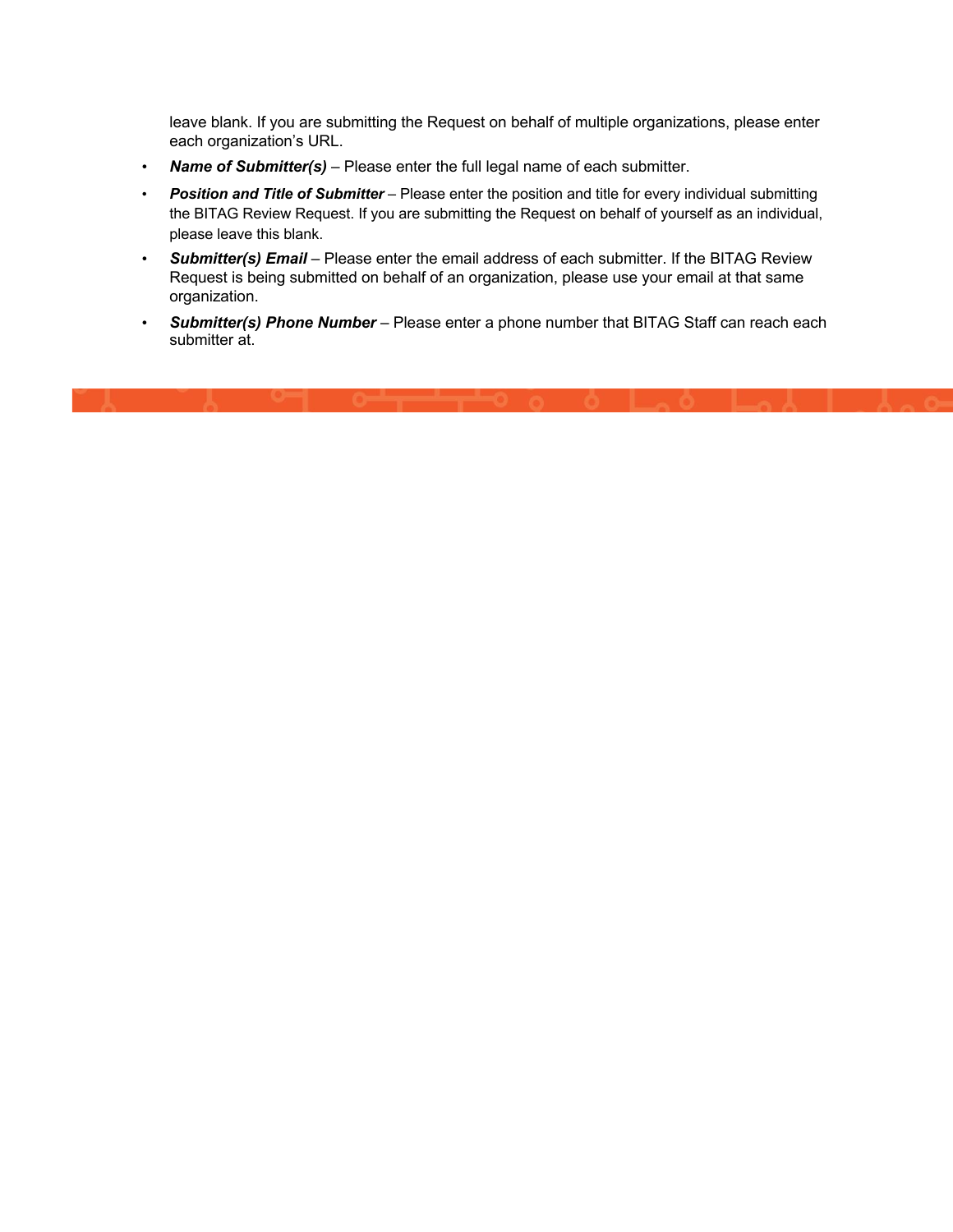

#### →**2. Description of Underlying Technical Issue and Why Technical Working Group (TWG) Review Would Inform the Public and Policymakers**

In this subsection, use the spaces provided to describe the underlying technical issue that the BITAG TWG is being requested to review. This should at a minimum include relevant: diagrams and illustrations of the network management technique or technical issue, reports and studies on the same, any specifications or standards that are related to the issue or technique (for example ANSI, ISO, IEEE, IETF, ITU-T, etc), as well as the URLs where each of the above can be found on the Internet.

Please also describe why a TWG review is appropriate including how TWG review will help inform the public and policy makers. Attach any additional documents or information that would be helpful.

#### →**3. Identify Any Potential Adverse Parties**

In this subsection, please list the names of any parties that may have adverse interests to your own or the submitting group's interests on the technical issue that is the subject of this review request and the reasons for such. If additional space is required, please attach a separate document with the additional names and information.

#### →**4. Filing Fee**

Review Requests will not be considered complete or examined until we receive the requisite filing fee. There is a significant administrative and operational burden to each review, and BITAG asks those who submit requests to shoulder some of that burden. Payment of the filing fee may be made by check or credit card, though with credit card payment some additional fees may apply. For a single Review Request submitted by more than one party, the filing fee will be in the amount of the highest cost party (see chart below).

| <b>Industry Tier (revenue)</b>                | <b>Member</b> | <b>Non-Member</b> |
|-----------------------------------------------|---------------|-------------------|
| Above \$5B                                    |               | \$0               |
| \$1B to \$5B                                  |               |                   |
| No Filing Fee<br>\$100M to \$1B               |               | \$0               |
| Under \$100M                                  |               | \$0               |
| <b>Trade Association Tier (budget)</b>        | <b>Member</b> | <b>Non-Member</b> |
| Any Size Budget                               | \$0           | \$0               |
| <b>Community Representative Tier (budget)</b> | <b>Member</b> | <b>Non-Member</b> |
| Any Size Budget                               | No Filing Fee | \$0               |
| <b>Individual Tier</b>                        | <b>Member</b> | Non-member        |
| Any Individual                                | No Filing Fee | \$0               |

The filing fee schedule for 2014 is: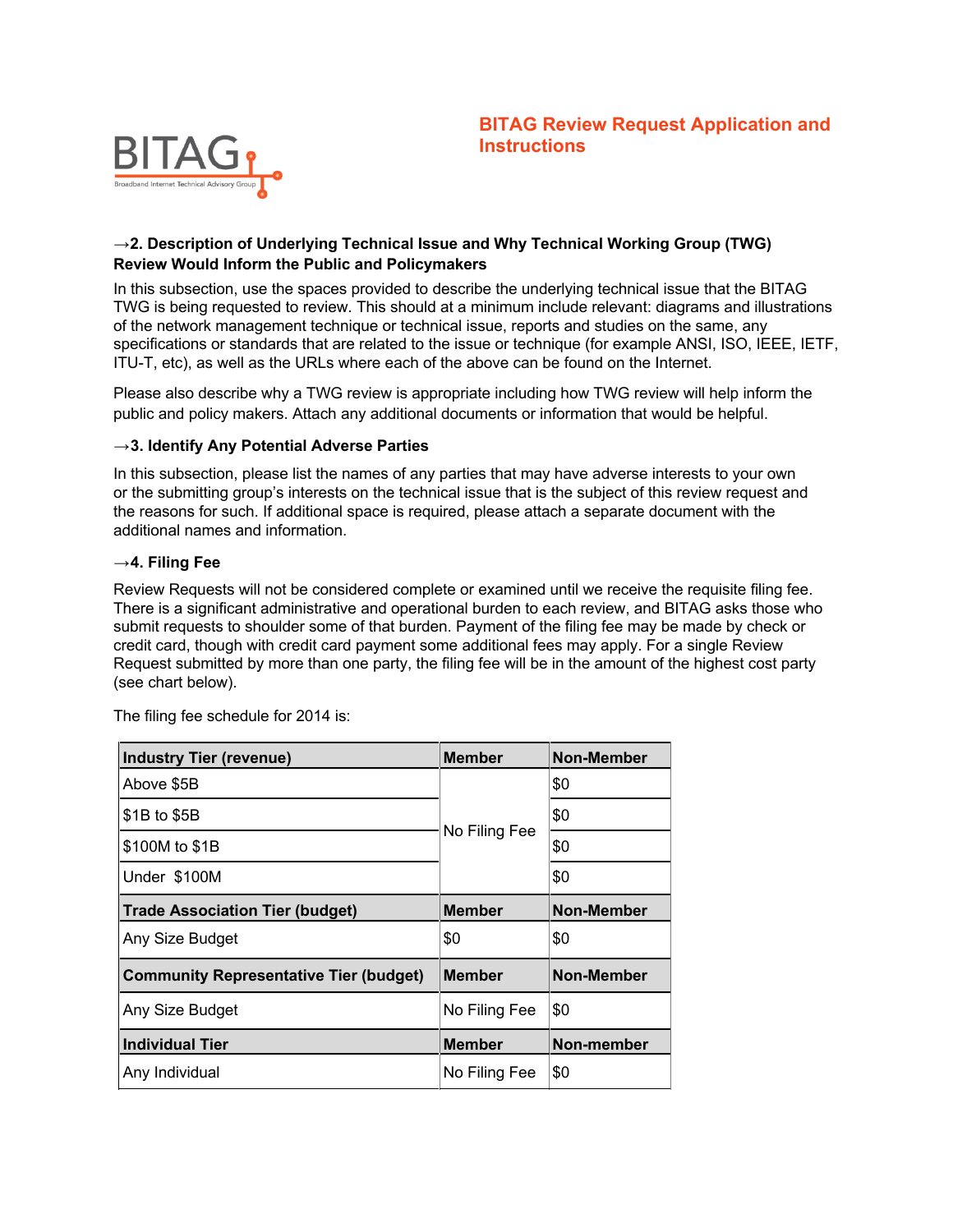#### **→5. Declaration**

In this subsection, the submitter must affirm that the information is true and correct and that they understand the application will be rejected if not completed properly, if it is not germane to the TWG Mission, or is not accompanied by the filing fee. For a single Review Request submitted by multiple parties, any submitter may sign the Review Request Form.